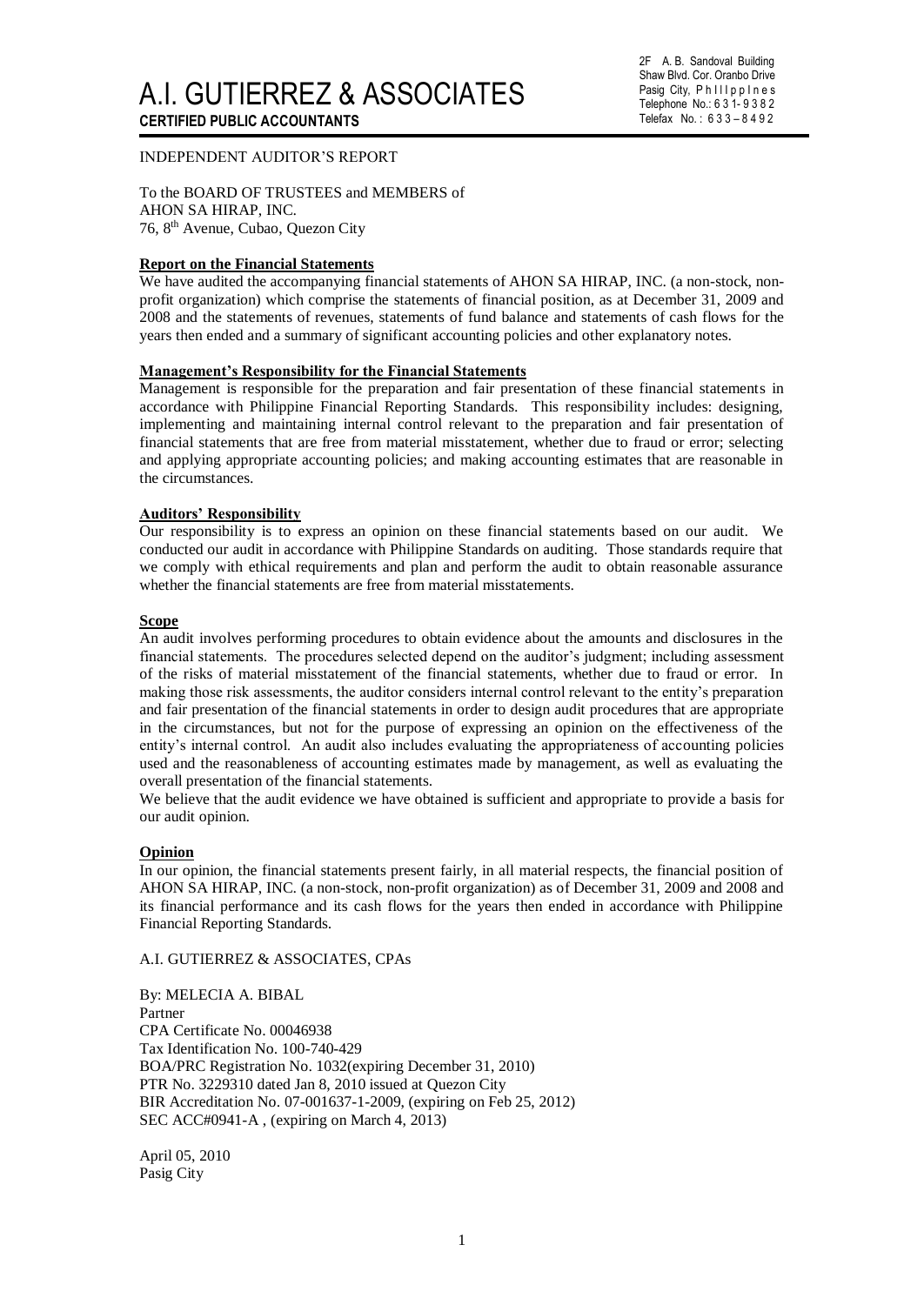

April 05, 2010

SECURITIES AND EXCHANGE COMMISSION SEC Building, EDSA Greenhills Mandaluyong, Metro Manila

### **"STATEMENT OF MANAGEMENT'S RESPONSIBILITY FOR ANNUAL INCOME TAX RETURN"**

The management of Ahon Sa Hirap, Inc. is responsible for all information and representations contained in the Annual Income Tax Return for the year ended December 31, 2009. Management is likewise responsible for all information and representations contained in the financial statements accompanying the (Annual Income Tax Return or Annual Information Return) covering the same reporting period. Furthermore, the Management is responsible for all information and representations contained in all the other tax returns filed for the reporting period, including, but not limited, to withholding tax returns, documentary stamps returns, and any and all other tax returns.

In this regard, management affirms that the attached audited financial statements for the year ended December 31, 2009 and the accompanying Annual Income Tax Return are in accordance with the books and records of Ahon Sa Hirap, Inc., complete and correct in all material respects. Management likewise affirms that:

- (a) the Annual Income Tax Return has been prepared in accordance with the provisions of the National Internal Revenue Code, as amended, and pertinent tax regulations and other issuances of the Department of Finance and the Bureau of Internal Revenue;
- (b) any disparity of figures in the submitted reports arising from the preparation of financial statements pursuant to financial accounting standards and the preparation of Income Tax Return pursuant to tax accounting rules has been reported as reconciling items and maintained in the company's books and records in accordance with the requirements of Revenue Regulations No. 8- 2007 and other relevant issuances;
- (c) the Ahon Sa Hirap, Inc. has filed all applicable tax returns, reports and statements required to be filed under Philippine tax laws for the reporting period, and all taxes and other impositions shown thereon to be due and payable have been paid for the reporting period, except those contested in good faith.

MILA G. MERCADO-BUNKER President

MERCEDES R. ABAD Chairman of the Board

MA. WIVINA L. DE VERA **Treasurer**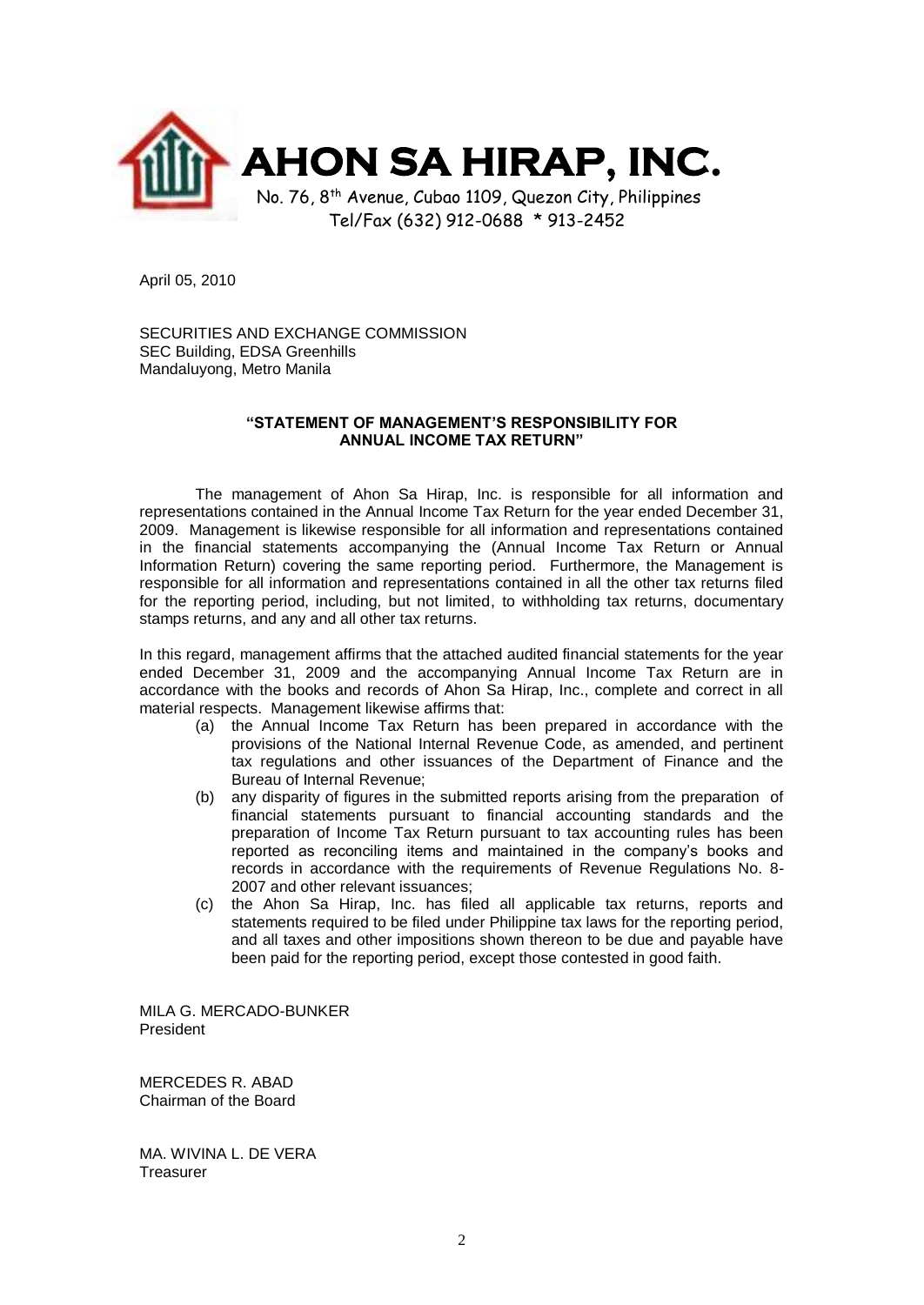

April 05, 2010

SECURITIES AND EXCHANGE COMMISSION SEC Building, EDSA Greenhills Mandaluyong, Metro Manila

### **"STATEMENT OF MANAGEMENT'S RESPONSIBILITY"**

The management of Ahon Sa Hirap, Inc. is responsible for all information and representations contained in the financial statements for the year ended December 31, 2009. The financial statements have been prepared in accordance with the Philippine Financial Reporting Standards.

In this regard, management maintains a system of accounting and reporting which provides for the necessary internal controls relevant to the preparation and fair presentation of the financial statements that are free from material misstatements, whether due to fraud or error, selecting and applying appropriate accounting policies and making accounting estimates that are reasonable in the circumstances.

A.I. Gutierrez and Associates, Certified Public Accountants (Melecia A. Bibal – Partner), the independent auditors engaged by the Board of Trustees, has examined the financial statements of the company in accordance with the Philippine Standards on Auditing and has expressed their opinion on the fairness of presentation upon completion of such examination in their report to the Board of Trustees.

MILA G. MERCADO-BUNKER President

MERCEDES R. ABAD Chairman of the Board

MA. WIVINA L. DE VERA Treasurer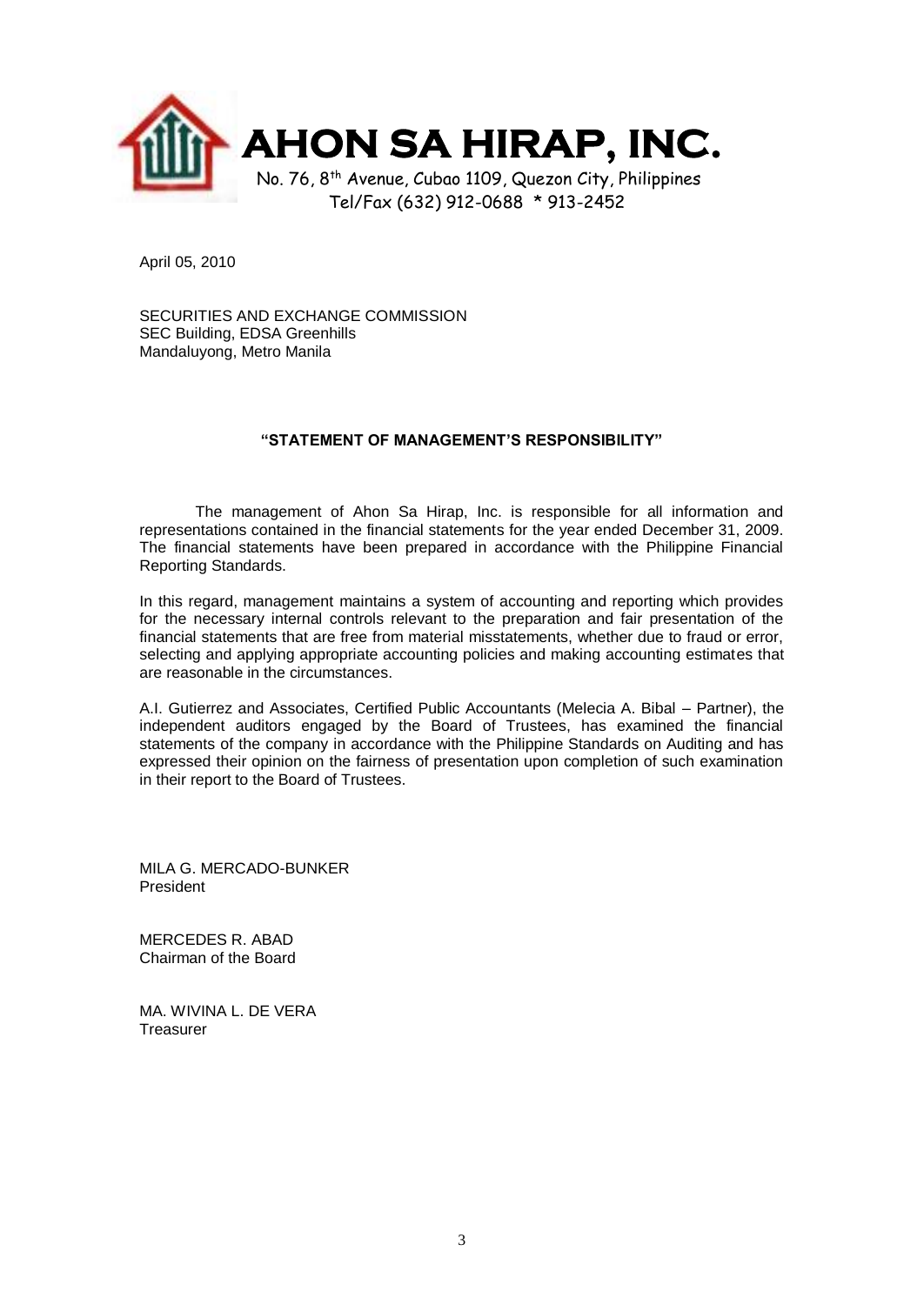## **AHON SA HIRAP, INC. (a Non-Stock Non-Profit Organization)**

## **STATEMENTS OF FINANCIAL POSITION**

December 31, 2009 and December 31, 2008 (All amounts in Philippine Pesos)

|                                       | <b>Notes</b> | 2009           | 2008              |
|---------------------------------------|--------------|----------------|-------------------|
| <b>ASSETS</b>                         |              |                |                   |
| <b>CURRENT ASSETS</b>                 |              |                |                   |
| Cash & Cash Equivalents               | 2, 3, 5, 25  | 66,987,251.97  | 36,947,997.97     |
| Receivables                           | 2, 3, 6, 25  | 172,049,872.30 | 151,959,546.18    |
| <b>Other Current Assets</b>           | 2, 3, 7, 25  | 22,498,147.54  | 21,889,066.46     |
|                                       |              | 261,535,271.81 | 210,796,610.61    |
| <b>NON CURRENT ASSETS</b>             |              |                |                   |
| Property & Equipment                  | 2, 3, 8, 25  | 13,682,435.07  | 11,271,051.07     |
| <b>Other Receivables</b>              | 2, 3, 9, 25  | 31,275,515.72  | 22,677,195.66     |
| <b>Other Non-Current Assets</b>       | 2, 3, 10, 25 | 6,732,854.70   | 5,510,500.00      |
|                                       |              | 51,690,805.49  | 39,458,746.73     |
| <b>TOTAL ASSETS</b>                   |              | 313,226,077.30 | 250, 255, 357. 34 |
| <b>LIABILITIES AND EQUITY</b>         |              |                |                   |
| <b>CURRENT LIABILITIES</b>            |              |                |                   |
| Interest Payables - Others            | 2, 3, 11, 25 | 2,259,116.71   | 1,868,981.43      |
| Loans Payable - Others                | 2, 3, 11, 25 | 62,526,732.42  | 37,203,131.21     |
| <b>Fund Savings</b>                   | 2, 3, 12, 25 | 58,678,194.58  | 48,689,838.52     |
| <b>Other Current Liabilities</b>      | 2, 3, 13, 25 | 10,835,508.48  | 10,845,853.78     |
|                                       |              | 134,299,552.19 | 98,607,804.94     |
| <b>NON CURRENT LIABILITIES</b>        |              |                |                   |
| Loans Payable - Others                | 2, 3, 11, 25 | 88,470,508.85  | 66,795,869.98     |
|                                       |              | 222,770,061.04 | 165,403,674.92    |
| <b>EQUITY</b>                         | 2, 3, 14, 25 | 90,456,016.26  | 84,851,682.42     |
| <b>TOTAL LIABILITIES &amp; EQUITY</b> |              | 313,226,077.30 | 250,255,357.34    |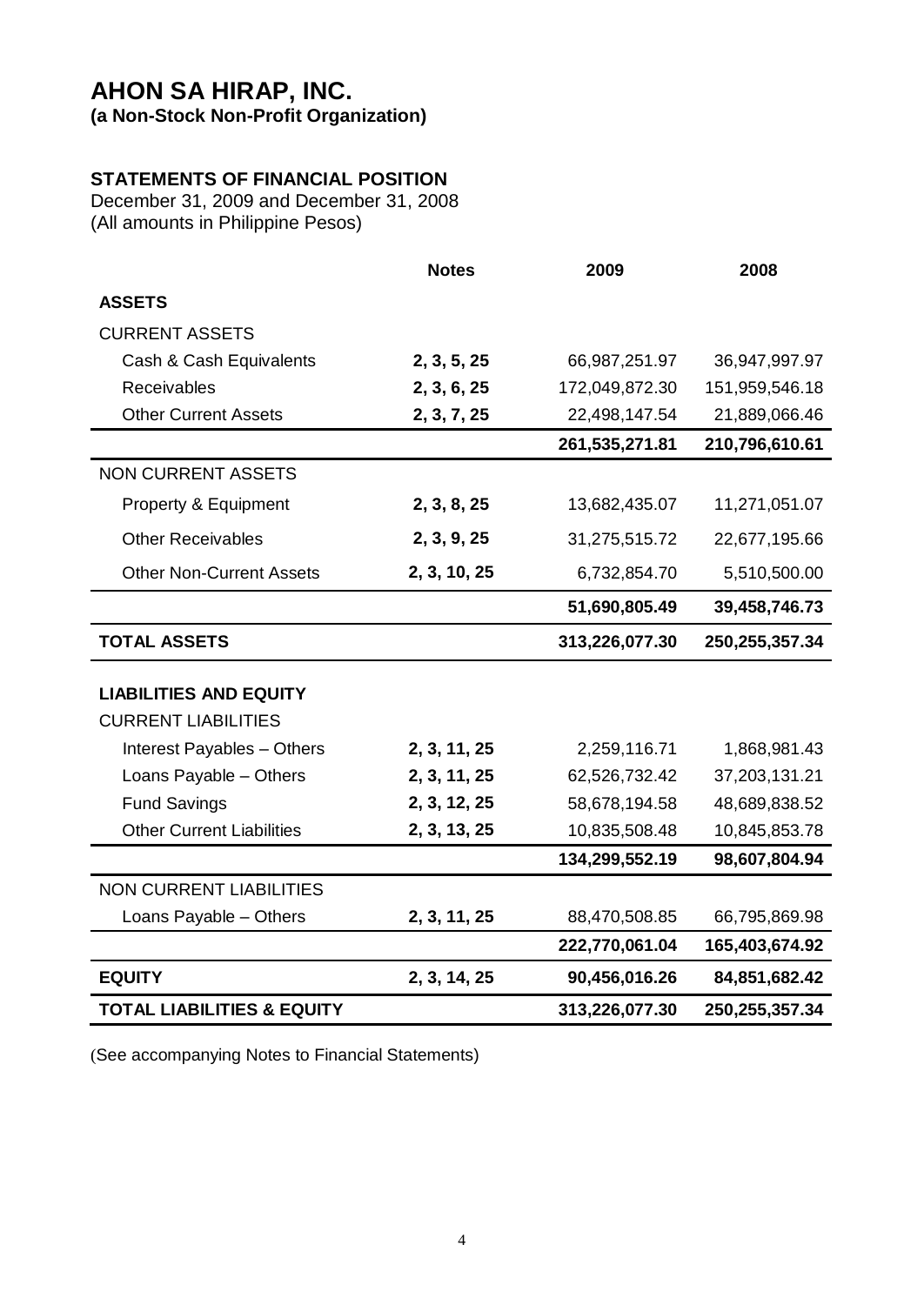## **AHON SA HIRAP, INC. (a Non-Stock Non-Profit Organization)**

## **STATEMENTS OF REVENUES**

For the period ended December 31, 2009 and December 31, 2008 (All amounts in Philippine Pesos)

|                                                          | <b>Notes</b> | 2009            | 2008              |
|----------------------------------------------------------|--------------|-----------------|-------------------|
| <b>Financial Income</b>                                  | 2, 3, 16, 25 | 69,103,225.11   | 61,899,279.23     |
| <b>Financial Expenses</b>                                | 2, 3, 17, 25 | (16,521,851.91) | (12, 157, 491.85) |
| <b>Financial Margin</b>                                  |              | 52,581,373.20   | 49,741,787.38     |
| Other Income                                             | 2, 3, 18, 25 | 1,664,072.47    | 1,430,307.75      |
| <b>GROSS FINANCIAL MARGIN</b>                            |              | 54,245,445.67   | 51,172,095.13     |
| <b>EXPENSES:</b>                                         |              |                 |                   |
|                                                          |              |                 |                   |
| <b>Personnel Expenses</b>                                | 2, 3, 19, 25 | 30,640,100.27   | 26,999,648.67     |
| <b>Administrative Expenses</b>                           | 2, 3, 20, 25 | 14,459,817.48   | 13,752,542.10     |
| Rental/Depreciation and<br>Maintenance                   | 2, 3, 21, 25 | 1,695,654.61    | 1,468,590.79      |
| Program Expenses                                         | 2, 3, 22, 25 | 8,390,257.93    | 6,265,847.65      |
|                                                          |              | 55,185,830.29   | 48,486,629.21     |
| <b>INCOME(LOSS) FROM</b><br><b>OPERATIONS</b>            |              | (940, 384.62)   | 2,685,465.92      |
| Grants                                                   | 2, 3, 23, 25 | 6,442,157.35    | 6,557,162.61      |
| <b>Donations</b>                                         | 2, 3, 23, 25 | 3,332,489.86    | 316,576.90        |
|                                                          |              | 9,774,647.21    | 6,873,739.51      |
| <b>NET REVENUE FROM GRANTS &amp;</b><br><b>DONATIONS</b> |              | 8,834,262.59    | 9,559,205.43      |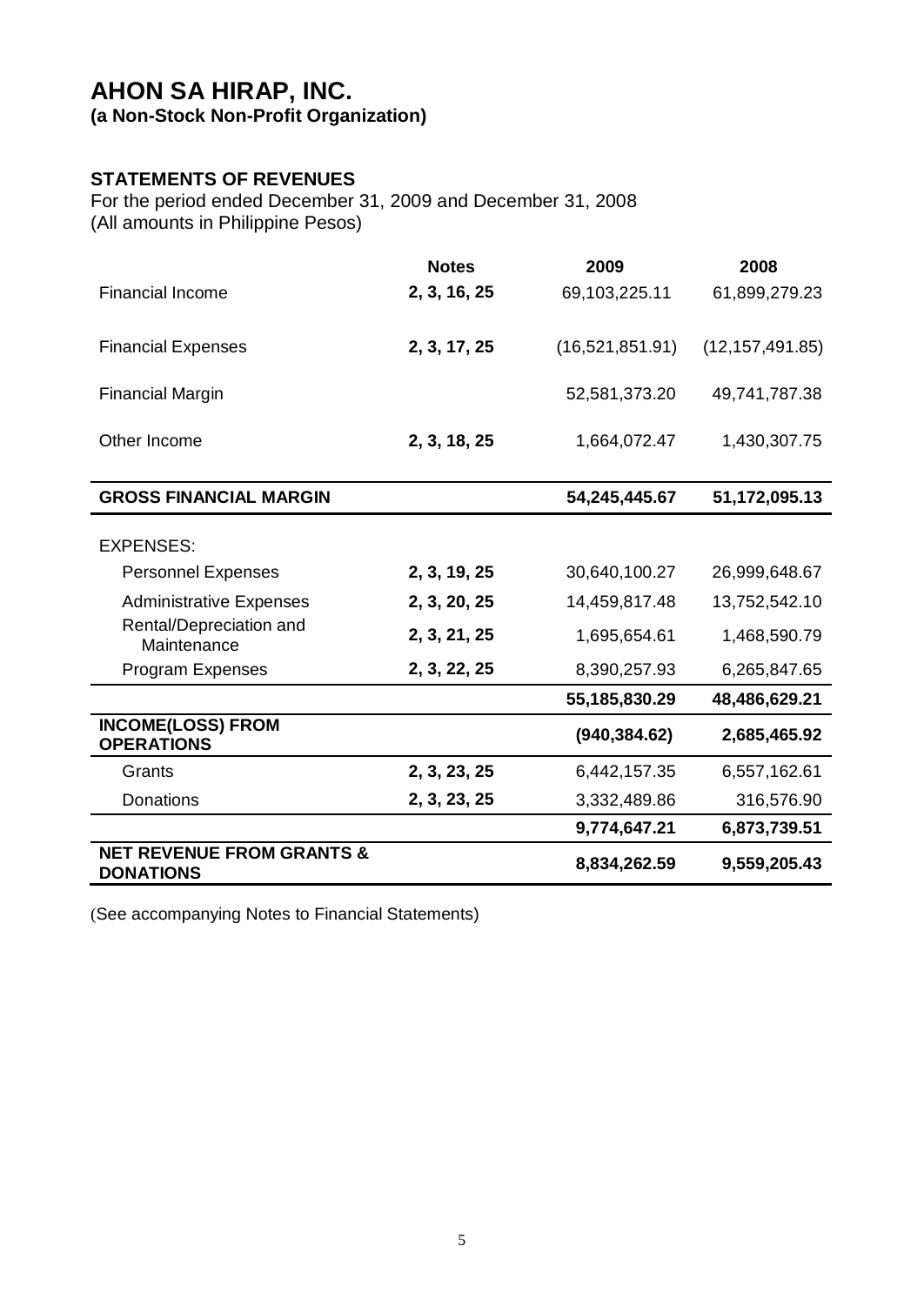# **AHON SA HIRAP, INC.**

**(a Non-Stock Non-Profit Organization)**

## **STATEMENTS OF FUND BALANCE**

For the years ended December 31, 2009 and December 31, 2008 (All amounts in Philippine Pesos)

|                                                 | <b>Notes</b> | 2009          | 2008          |
|-------------------------------------------------|--------------|---------------|---------------|
| <b>Donated Equity</b>                           |              |               |               |
| Kabalikat Membership Fee/<br><b>Annual Dues</b> | 2, 3, 14     | 808,136.50    | 733,572.50    |
| Endownment Fund                                 | 2, 3, 14     | 8,178,270.75  | 8,178,270.75  |
| Salamat Fund                                    | 2, 3, 14     | 9,635,616.45  | 9,635,616.45  |
| <b>Reserves/Net Surplus</b>                     | 2, 3, 14     | 71,833,992.56 | 66,304,222.72 |
| <b>TOTAL EQUITY</b>                             |              | 90,456,016.26 | 84,851,682.42 |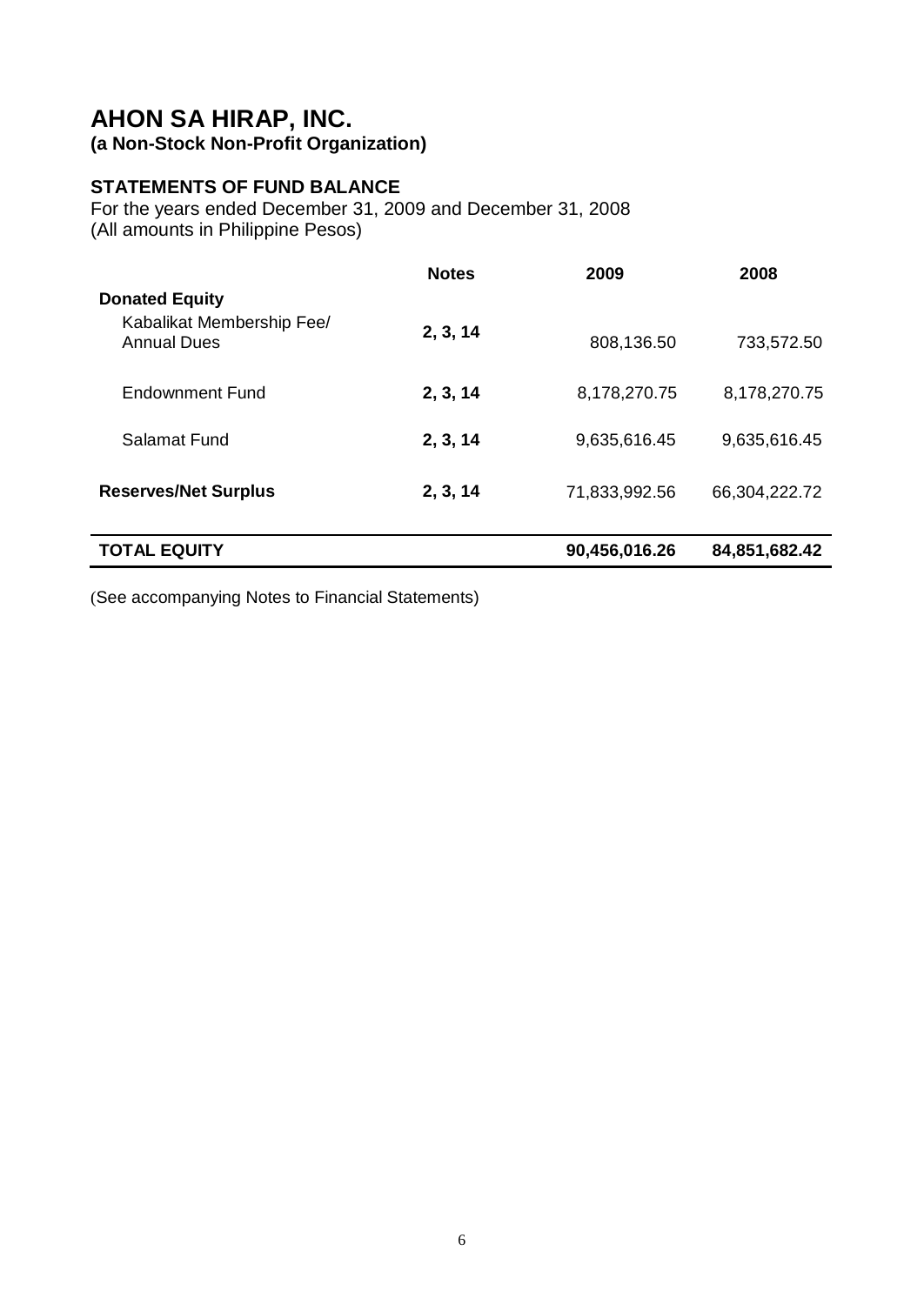## **AHON SA HIRAP, INC. (a Non-Stock Non-Profit Organization)**

## **STATEMENTS OF CASH FLOWS**

For the years ended December 31, 2009 and December 31, 2008 (All amounts in Philippine Pesos)

|                                                       | <b>Notes</b> | 2009              | 2008              |
|-------------------------------------------------------|--------------|-------------------|-------------------|
| <b>CASH FLOWS FROM OPERATING ACTIVITIES</b>           |              |                   |                   |
| Excess(Deficit) of Receipts over                      |              |                   |                   |
| Disbursements including<br>realized forex adjustments | 2, 3         | 8,834,262.59      | 9,559,205.43      |
| Adjustments for:                                      |              |                   |                   |
| Depreciation                                          | 2, 3, 21     | 1,469,288.91      | 1,317,022.61      |
| <b>Prior Period Adjustments</b>                       |              |                   |                   |
| For Loans & Savings                                   |              |                   |                   |
| (Antique Branches)<br>(Luzon Branches)                | 2, 3         | (3,303,222.77)    | (666, 866.47)     |
| For Loan Loss Reserve                                 | 2, 3         |                   | 6,028.80          |
| Adjustments to Accum. Dep.-                           |              |                   |                   |
| Property & Equipment<br>(Increase) Decrease in Other  | 2, 3, 8      | (234, 446.96)     | (81, 494.75)      |
| <b>Current Assets</b>                                 | 2, 3, 7      | (609,081.08)      | (12, 354, 486.38) |
| Increase (Decrease) in Other                          |              |                   |                   |
| <b>Current Liabilities</b>                            | 2, 3, 13     | (10, 345.30)      | 2,814,022.97      |
| Net Cash provided by (Used in) Operating Activities   |              | 6,146,455.39      | 593,432.21        |
| <b>CASH FLOWS FROM FINANCING ACTIVITIES</b>           |              |                   |                   |
| (Increase) Decrease in Assets                         |              |                   |                   |
| Receivables (Net Portfolio)                           | 2, 3, 6      | (20,090,326.12)   | (29,610,989.20)   |
| Increase (Decrease) in Liabilities                    |              |                   |                   |
| Interest Payable                                      | 2, 3, 11     | 390,135.28        | (115, 565.79)     |
| Loans Payable - Others (Current)                      | 2, 3, 11     | 25,323,601.21     | 10,943,570.76     |
| Loans Payable - Others (Long Term)                    | 2, 3, 11     | 21,674,638.87     | (3,702,785.36)    |
| <b>Fund Savings</b>                                   | 2, 3, 12     | 9,988,356.06      | 12,963,171.66     |
| <b>Donated Equity</b>                                 | 2, 3, 14     | 74,564.00         | 916,090.00        |
| Net Cash provided by (Used in) Financing Activities   |              | 37,360,969.30     | (8,606,507.93)    |
| <b>CASH FLOWS FROM INVESTING ACTIVITIES</b>           |              |                   |                   |
| (Increase) Decrease in                                |              |                   |                   |
| Property & Equipment                                  | 2, 3, 8      | (3,647,495.93)    | (5,079,802.77)    |
| <b>Other Non-Current Assets</b>                       | 2, 3, 10     | (9,820,674.76)    | (4,694,781.82)    |
| Net Cash provided by (Used in) Investing Activities   |              | (13, 468, 170.69) | (9,774,584.59)    |
| Net Decrease in Cash & Cash Equiv.                    |              | (30,039,254.00)   | (17,787,660.31)   |
| Cash & Cash Equivalents                               |              |                   |                   |
| Jan. 01                                               | 2, 3, 5      | 36,947,997.97     | 54,735,658.28     |
| December 31                                           | 2, 3, 5      | 66,987,251.97     | 36,947,997.97     |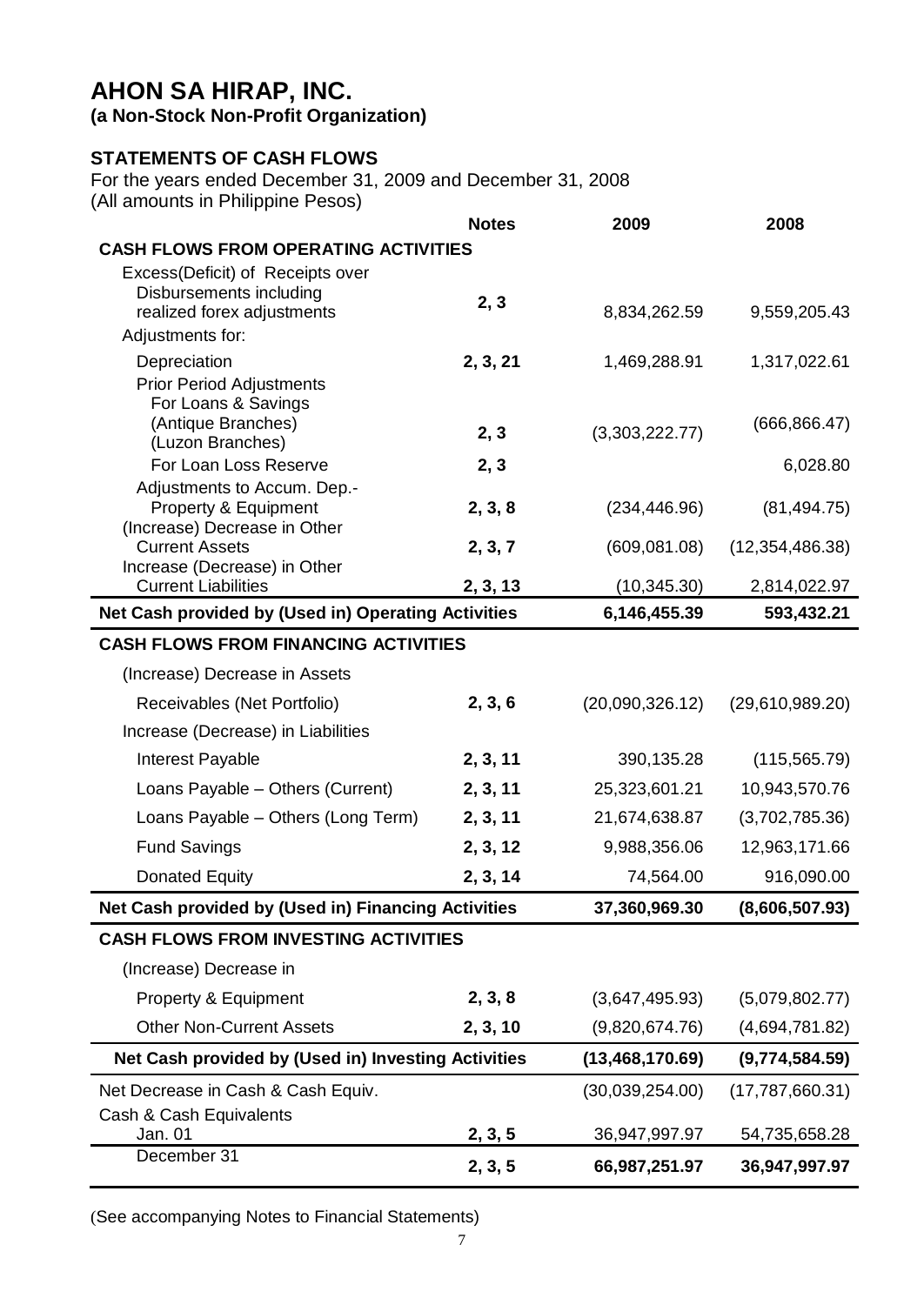## **AHON SA HIRAP, INC. NOTES TO FINANCIAL STATEMENTS December 31, 2009 and 2008 (Amounts in Philippine Peso)**

## **1. CORPORATE INFORMATION**

 **AHON SA HIRAP, INC. (ASHI)** (the Company) was registered with the Securities and Exchange Commission (SEC) on July 24, 1991 as a Non-profit, Non-sectarian, Non-Stock Poverty Alleviation institution using Grameen Methodology organized as a Non-Government Organization (NGO).

The Company's registered business address is at No. 76, 8<sup>th</sup> Avenue, Cubao, Quezon City1109.

Ahon Sa Hirap Inc. or ASHI has the distinction of the first replicator of the Grameen approach to credit for the bottom poor in the Philippines. ASHI expresses its vision that its poor members will be empowered to rise above poverty through their unity, discipline, hard work and perseverance. ASHI's leadership has taken on the challenge to make the organization an agent of change among the bottom poor women by strengthening their economic life and promoting spiritual and educational well-being. Moreover, with its outstanding achievements over the years, it has become the role model of credit delivery to the poor in the country.

 The accompanying financial statements of the Company for the years ended December 31, 2009 (including the comparatives for the year ended December 31, 2008) were authorized for issue by the Board of Trustees (BOT) on March 31, 2010. The Board of Trustees is still empowered to make revisions on these Financial Statements even after the issuance thereof.

## **2. Summary of Significant Accounting Policies**

## **2.1 Basis of Preparation**

The accompanying financial statements have been prepared in accordance with generally accepted accounting principles (GAAP) in the Philippines as set forth in the Philippine Financial Reporting Standards (PFRS). PFRS includes Philippine Accounting Standards (PAS) And interpretations issued by the Financial Reporting Standards Council.

The financial statements of the Company have been prepared on a fair value measurement basis. The measurement basis is more fully described in the accounting policies below. The financial statements are presented in Philippine Pesos, which is the Company's functional currency. All amounts are rounded to the nearest peso, except when otherwise indicated.

The accompanying financial statements have been prepared on a going concern basis, which contemplate the realization of assets and settlement of liabilities in the normal course of business*.*

## **2.2 Accounting Policies Adopted**

The following accounting standards, amendments and interpretations to existing standards that have been published by the International Accounting Standards Board (IASB) and adopted by the FRSC which became effective for accounting periods beginning on or after January 1, 2006 were adopted by the Company: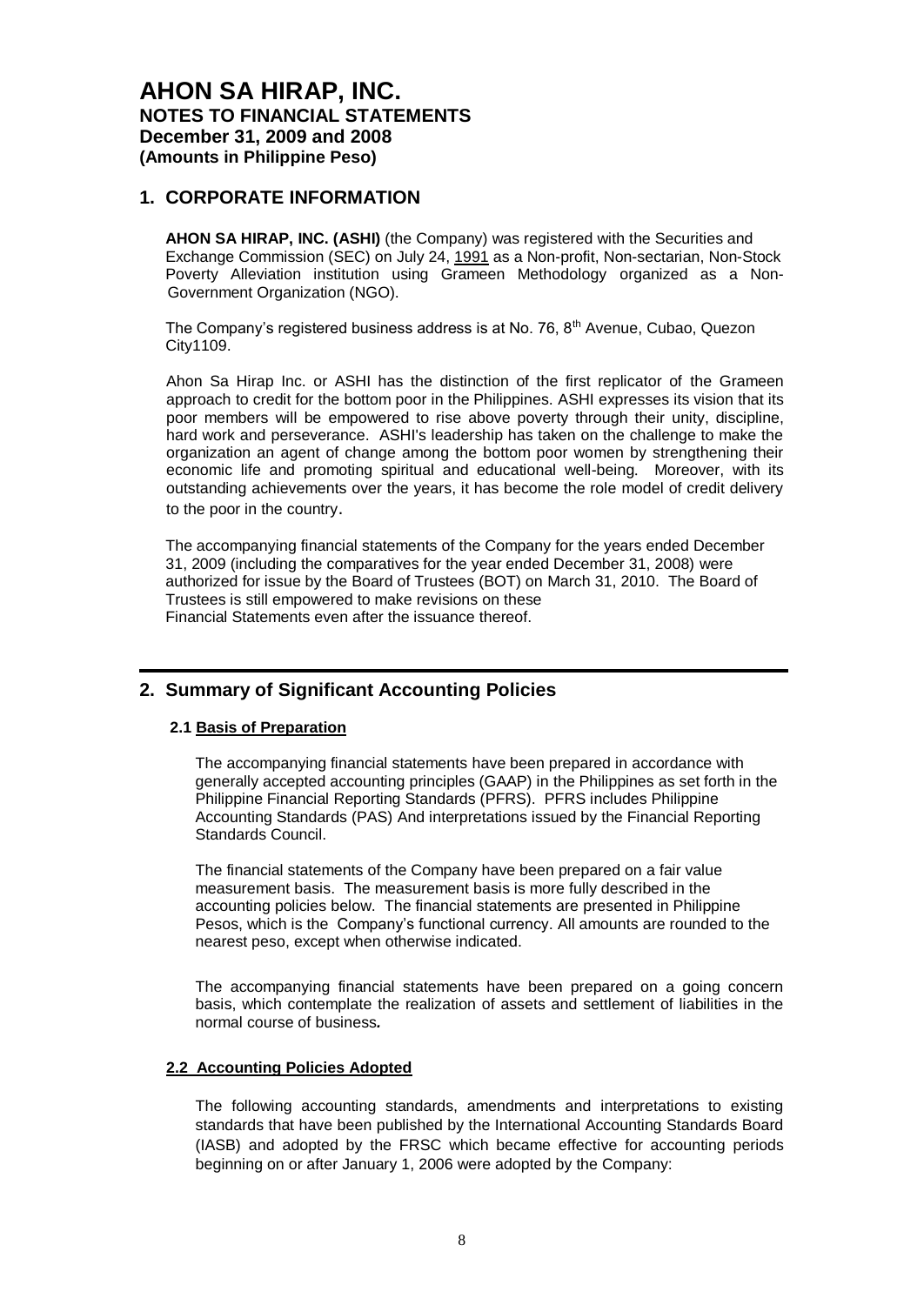| PAS 1 (Revised 2003)                         | - Presentation of Financial Statements                                      |
|----------------------------------------------|-----------------------------------------------------------------------------|
| PAS <sub>7</sub>                             | - Cash Flow Statements                                                      |
| PAS 8 (Revised 2003)                         | - Accounting Policies, Changes in Accounting                                |
|                                              | <b>Estimates, and Errors</b>                                                |
| <b>PAS 10</b>                                | - Events after the Balance Sheet date                                       |
| <b>PAS 12</b>                                | - Income Taxes                                                              |
|                                              | PAS 16 (Revised 2003) - Property, Plant and Equipment                       |
| PAS 17 (Revised 2003) - Leases               |                                                                             |
| <b>PAS 18</b>                                | - Revenue                                                                   |
| <b>PAS 19</b>                                | - Employee's Benefits                                                       |
| <b>PAS 23</b>                                | - Borrowing Cost                                                            |
| <b>PAS 24</b>                                | - Related Party Disclosures                                                 |
|                                              | PAS 32 (Revised 2003) - Financial Instruments: Disclosures and Presentation |
| PAS 36 (Revised 2004) - Impairment of Assets |                                                                             |
| <b>PAS 37</b>                                | - Provisions, Contingent Liabilities and                                    |
|                                              | <b>Contingent Assets</b>                                                    |
| <b>PAS 39</b>                                | - Financial Instruments: Recognition and Measurement                        |

 These new standards, amendments and interpretations prescribe new accounting measurement and disclosure requirements applicable to the Company. When applicable, the adoption of the new standards was made in accordance with the transitional provisions of the standards, otherwise the adoption of the new standards is accounted for as change in accounting policy under PAS 8: "Accounting Policies, Changes in Accounting Estimates and Errors". The effects of these new standard, amendments and interpretations on the Company's accounting policies and on the amounts disclosed in the financial statements are summarized as follows:

PAS 1 (Revised 2003), "Presentation of Financial Statements," provides a framework within which an entity assesses how to present fairly the effects of transactions and other events. It provides the criteria for classifying liabilities as current or non-current, prohibits the presentation of items of income and expense as extraordinary items, specifies disclosures about the judgments made by management in applying accounting policies, the key sources of estimation uncertainty at the balance sheet date that have significant risks.

[PAS](http://www.iasplus.com/standard/ias07.htm) 7, "Cash Flow Statements", requires the provision of information about the historical changes in cash and cash equivalents of an entity by means of a cash flow statement which classifies cash flows during the period from operating, investing and financing activities.

PAS 8 (Revised 2003), "Accounting Policies, Changes in Accounting Estimates and Errors," eliminates the concept of fundamental error and the allowed alternative to retrospective application of voluntary changes in accounting policies and retrospective restatement to correct prior period errors. The standard defines material omissions and misstatements and describes how to apply the concept of materiality when applying accounting policies and correcting errors.

PAS 10 (Revised 2003), "Events After the Balance Sheet Date," identifies subsequent events as events that occurred after the balance sheet date but before the date when the financial statements were authorized for issue.

PAS 12, "Income taxes," the objective of the standard is to prescribe the accounting treatment for income taxes.

PAS 16 (Revised 2003), "Property, Plant and Equipment," prescribes the accounting treatment for property, plant and equipment and related disclosure requirements. The Standard contains a limited revision to provide additional guidance and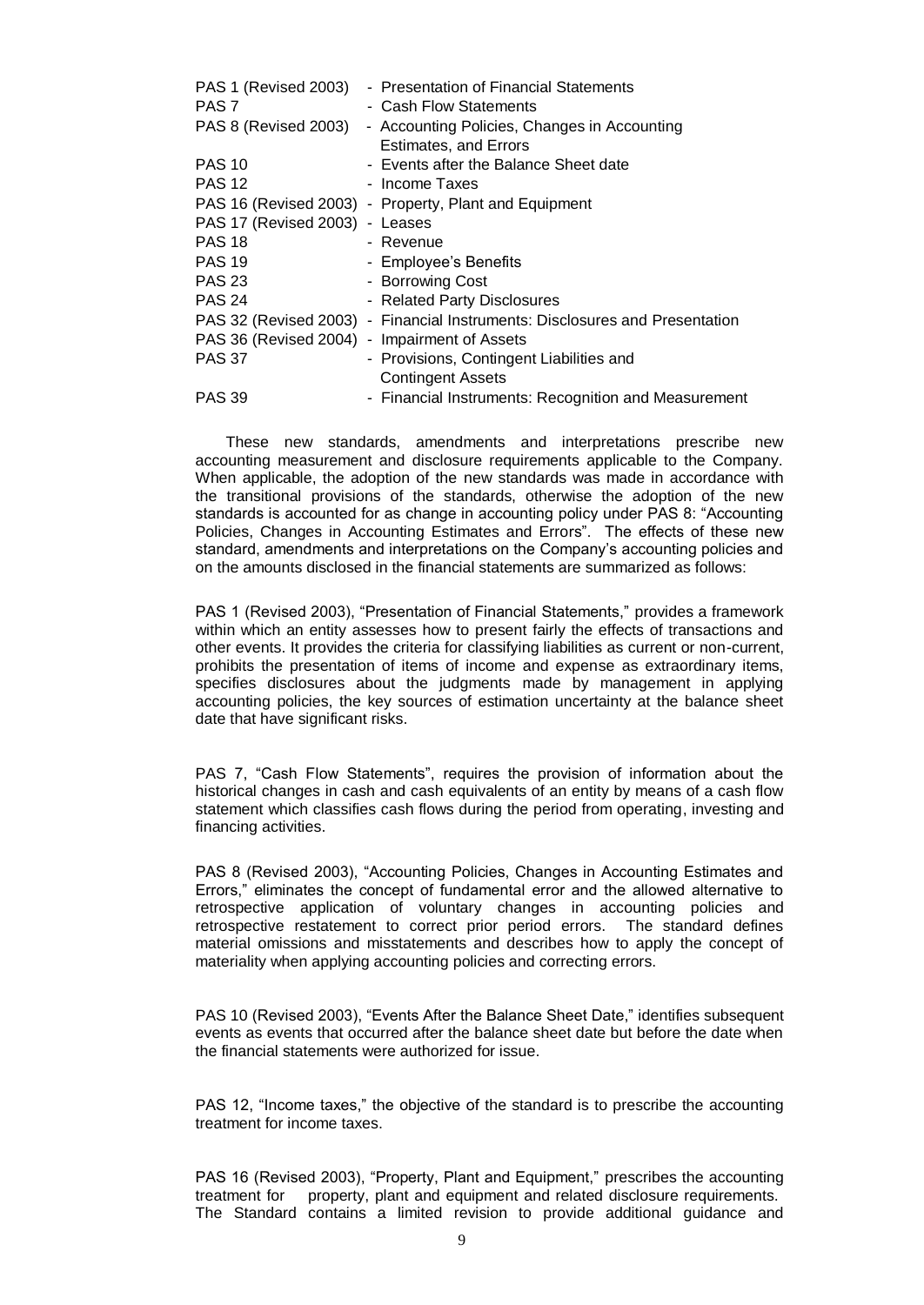clarification on recognition and measurement of items of property, plant and equipment. It provides guidance on initial and subsequent recognition as well as measurement after recognition. It requires depreciation for each significant part of an item of property, plant and equipment. The standard also provides guidance on the determination of the carrying amount of the assets, the residual value, depreciation period and derecognition principles to be observed.

PAS 17 (Revised 2003) "Leases", provides limited revision to clarify the classification of a lease of land and buildings and prohibits expensing of initial direct costs in the financial statements of lessors.

[PAS](http://www.iasplus.com/standard/ias18.htm) 18, "Revenue", provides additional guidelines as to the timely recognition of revenue, which is measured at the fair value of the consideration received or receivable.

PAS 19, "Employee Benefits," applies to all employee benefits offered by an employer to employees and their dependents and beneficiaries. This standard applies to employee benefits under: (i) formal plans and agreements between an enterprise and its employees, (ii) national, local, industry or multi-employer plans; and informal practices giving rise to a constructive obligation. This standard also identifies the following categories of employee benefits such as short-term employee benefits, post employment benefits, other long-term employee benefits and termination benefits.

PAS 23, "Borrowing Costs," this Standard prescribe the accounting treatment for borrowing costs. This Standard generally requires the immediate expensing of borrowing costs. However, the standard permits, an allowed alternative treatment, the capitalization of borrowing costs that are directly attributable to the acquisition, construction or production of a qualifying asset.

PAS 24 (Revised 2003), "Related Party Disclosures," provides additional guidance and clarity in the scope of the Standard, the definitions and the disclosures for related parties. It requires disclosure of the compensation of key management personnel.

PAS 32 (Revised 2003), "Financial Instruments: Disclosures and Presentation", which prescribes the requirements for the presentation of financial instruments and identifies the information that should be disclosed about them. The presentation requirements apply to the classification of financial instruments, from the perspective of the issuer, into financial assets, financial liabilities and equity instruments; the classification of related interest, dividends, losses and gains; and the circumstances in which financial assets and financial liabilities should be offset. The standard requires disclosure of information about factors that affect the amount, timing and certainty of an entity's future cash flows relating to financial instruments and the accounting policies applied to those instruments.

This standard also requires disclosure of information about the nature and extent of an entity's use of financial instruments, the business purposes they serve, the risks associated with them, and management policies for controlling those risks.

PAS 36 (Revised 2004), "Impairment of Assets", prescribes the procedures that an entity applies to ensure that its assets are carried at no more than their recoverable amount if its carrying amount exceeds the amount to be recovered through use or sale of the asset. If this is the case, the asset is described to be impaired and the standard requires the entity to recognize an impairment loss. The standard also specifies when an entity should reverse an impairment loss previously recognized. The revised standard clarifies the elements that should be reflected in the calculation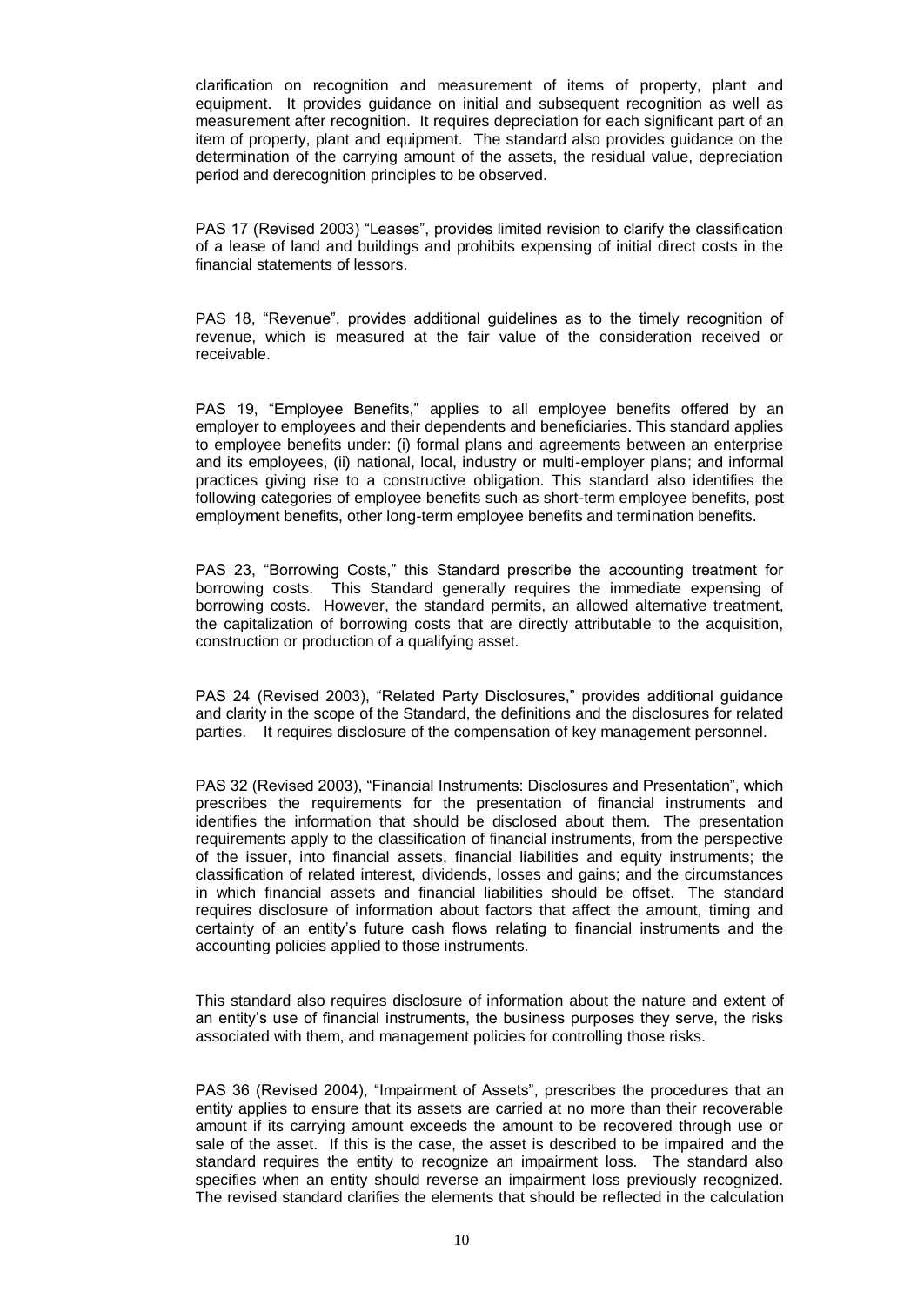of an asset's value in use. PAS 36 prescribes the frequency of impairment testing for intangible assets.

PAS 37, "Provisions, Contingent Liabilities and Contingent Assets", ensures that appropriate recognition criteria and measurement basis are applied to provisions, contingent liabilities and contingent assets and that sufficient information is disclosed in the notes to financial statements to enable users to understand their nature, timing and amount.

PAS 39, "Financial Instruments: Recognition and Measurement", which prescribes the principles for recognizing, measuring, and disclosing information about financial assets and financial liabilities. PAS 39 supplements the disclosure provision of PAS 32, Financial Instruments: Disclosures and Presentation.

### **2.3 Changes in Accounting Policies**

The accounting policies adopted are consistent with those of the previous financial year except as follows:

 PFRS 7, Financial Instruments: Disclosures and complimentary amendment to Pas 1. PFRS 7 introduces new disclosures to improve the information about the financial instruments. It requires the disclosure of qualitative and quantitative information about exposure to risk arising from financial instruments , including specified minimum disclosures about credit risk, liquidity risk and market risk, including sensitivity analysis to market risk. This will not have an impact to the financial statements of the Company.

Philippine Interpretation IFRIC-10, *Interim Financial Reporting and Impairment* This Interpretation provides that the frequency of financial reporting does affect the amount of impairment charge to be recognized in the annual financial reporting with respect to goodwill and AFS financial assets. It prohibits the reversal of impairment losses on goodwill and AFS equity investments recognized in the interim financial reports even if impairment is no longer present at the annual balance sheet date. Adoption of this interpretation did not have any significant impact on the financial statements.

#### Future Changes in Accounting Policies

The Group has not applied the following PFRS and Philippine Interpretations which are not yet effective for the year ended December 31, 2009:

PAS 23, *Borrowing Costs (effective for annual periods beginning on or after January1, 2009.* The Standards has been revised to require capitalization of borrowing costs when such costs relate to a qualifying asset. A qualifying asset is an asset that necessarily takes a substantial period of time to get ready for its intended use or sale. In accordance with the transitional requirements in the Standard, this change in accounting for borrowing costs shall be accounted for prospectively. Accordingly, borrowing costs will be capitalized on qualifying assets with a commencement date after January 1, 2009. The Company does not expect that the adoption of this Standard will have a significant impact on the consolidated financial statements.

PFRS 8, *Operating Segments (effective for annual periods beginning on or after January 1, 2009)* This PFRS adopts a management approach to reporting segment information. PFRS 8, will replace PAS 14, *Segment Reporting,* and is required to be adopted only by entities whose debt or equity instruments are

publicly traded, or are in the process of filing with the SEC for purposes of issuing any class of instruments in a public market.

Amendment to PAS 1, *Amendment on Statement of Comprehensive Income*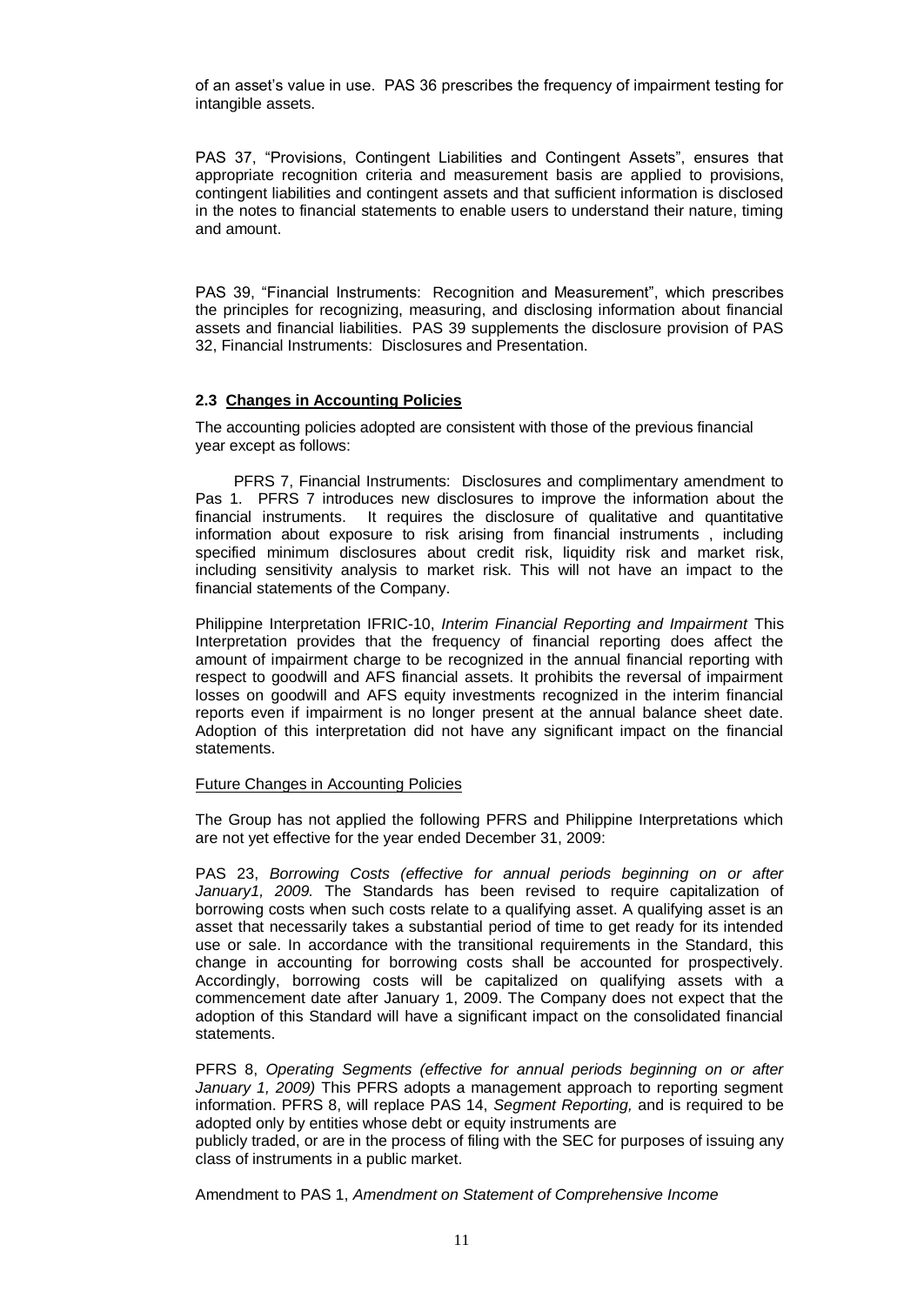This Amendment will became effective January 1, 2008. In accordance with the amendment to PAS 1, the statement of changes in equity shall include only transactions with owners, while all non-owner changes will be presented in equity as a single line with details included in a separate statement. Owners are defined as holders of instruments classified as equity.

For purposes of the Company being a Non-Stock, Non-Profit Organization this amendment will not be applicable as it has no comprehensive income but depends largely on Grants and Donations to pursue its objectives.

Philippine Interpretation IFRIC – 14 IAS 19, *Limit on Defined Benefit Asset, Minimum Funding Requirement and Other Interaction* IFRIC Interpretation 14 was issued in July 2007 and becomes effective for annual periods beginning on or after January 1, 2008. This Interpretation provides guidance on how to assess the limit on the amount of surplus in a defined benefit scheme that can be recognized as an asset under IAS 19 *Employees Benefits.* This Interpretation will have no impact on the financial statements as the Company's has currently no such scheme.

The effects of these new standard, amendments and interpretations on the Company accounting policies and on the amounts disclosed in the financial statements are summarized as follows:

In 2009, it is the opinion of Management that assets and liabilities were recognized at fair value; hence, these were considered deemed cost.

The significant accounting policies that have been used in the preparation of these financial statements are summarized below. The policies have been consistently applied to all years presented, unless otherwise stated.

The financial statements have been prepared on modified accrual basis of accounting.

#### **Financial Assets and Liabilities**

Financial assets and liabilities are recognized initially at fair value. Transaction costs that are directly attributable to the acquisition of the financial assets and liabilities are included in the initial measurement of all financial assets and liabilities, except for financial instruments measured at fair value through profit or loss.

The Company recognized a financial asset or a financial liability in the balance sheets when it becomes a party to the contractual provisions of the instrument. In the case or regular way purchase or sale of financial assets, recognition and de recognition, as applicable, is done using settlement date accounting. Financial instruments are classified as liabilities or equity in accordance with the substance of the contractual arrangement. Interest, dividends, gains and losses relating to a financial instrument of a component that is a financial liability, are reported as expense or income.

Financial assets are further classified into the following categories:

a. Financial asset at fair value through profit or loss

Financial asset at fair value through profit or loss includes financial assets designated upon initial recognition as at fair value through profit or loss.

Financial assets may be designated at initial recognition as at fair value through profit or loss if the following criteria are met: (i) the designation eliminates or significantly reduces the inconsistent treatment that would otherwise arise from measuring the assets or recognizing gains or losses on them on a different basis; or (ii) the assets are part of a group of financial assets which are managed and their performance evaluated on a fair value basis, n accordance with a documented risk management strategy; or (iii) the assets contain an embedded derivative that would need to be separately recorded.

As of December 31, 2009, the Company has no financial asset at fair value through profit or loss.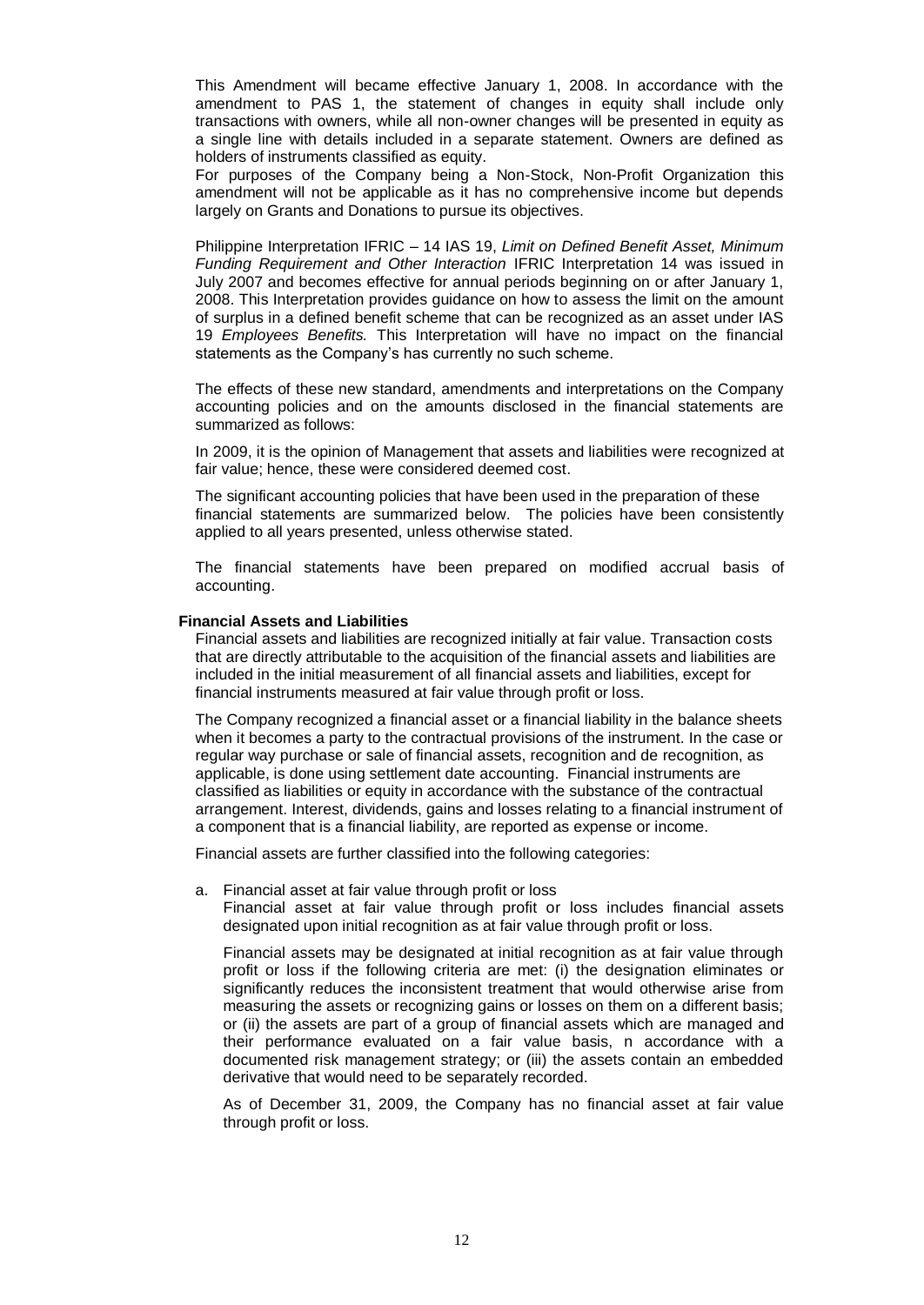### b. Loans and receivables

Loans and receivables are non-derivative financial assets with fixed or determinable payments that are not quoted in an active market. Such assets are carried at cost or amortized cost using the effective interest method. Gains and losses are recognized in the statement of income when the loans and receivables are derecognized or impaired, as well as through the amortization process.

The Company has non-derivative financial assets.

### **Impairment of Financial Assets or Provisioning**

The Company assesses at each balance sheet date whether there is objective evidence that a financial asset or group of financial assets is impaired. A financial asset or a group of financial assets is deemed to be impaired if, and only if, there is objective evidence of impairment as a result of one or more events that has occurred after the initial recognition of the asset (an incurred "loss event") and that loss event (or events) has an impact on the estimated future cash flows of the financial asset or the group of financial assets that can be reliably estimated.

For loans and receivables, the Company first assesses whether objective evidence of impairment exists individually for financial assets that are individually significant, or collectively for financial assets that are not individually significant. If the Company determines that no objective evidence of impairment exists for individually assessed financial asset, whether significant or not, it includes the asset in a group of financial assets with similar credit risk characteristics and collectively assesses for impairment. Those characteristics are relevant to the estimation of future cash flows for groups of such assets by being indicative of the debtors' ability to pay all amounts due according to the contractual terms of the assets being evaluated. Assets that are individually assessed for impairment and for which an impairment loss is, or continues to be, recognized are not included in a collective assessment for impairment.

If there is objective evidence that an impairment loss has been incurred, the amount of the loss is measured as the difference between the asset's carrying amount and the present value of the estimated future cash flows (excluding future credit losses that have not been incurred). The carrying amount of the asset is reduced through use of an allowance account and the amount of loss is charged to the statement of operations. Receivables, together with the associated allowance accounts, are written-off when there is no realistic prospect of future recovery has been realized. If, in a subsequent year, the amount of the estimated impairment loss decreases because of an event occurring after the impairment was recognized, the previously recognized impairment loss is reduced by adjusting the allowance account. If a future write-off is later recovered, any amounts formerly charged are credited to the "Other income" account.

For the purpose of a collective evaluation of impairment, financial assets are grouped on the basis of such credit risk characteristics as term and past-due status.

Future cash flows in a group of financial assets that are collectively evaluated for impairment are estimated on the basis of historical loss experience for assets with credit risk characteristics similar to those in the Company. Historical loss experience is adjusted on the basis of current observable data to reflect the effects of current conditions that did not affect the period on which the historical loss experience is based and to remove the effects of conditions in the historical period that do not exist currently. The methodology and assumptions used for estimating future cash flows are reviewed regularly by the Company to reduce any differences between loss estimates and actual loss experience.

*Assets Carried at Amortized Cost*. If there is objective evidence that an impairment loss on loans and receivable carried at amortized cost has been incurred, the amount of the loss is measured as the difference between the assets' carrying amount and the present value estimated future cash flows discounted at the financial asset's original effective interest rate. The carrying amount of the financial assets shall be reduced either directly or through the use of an allowance account. The amount of the loss shall be recognized in the statements of income.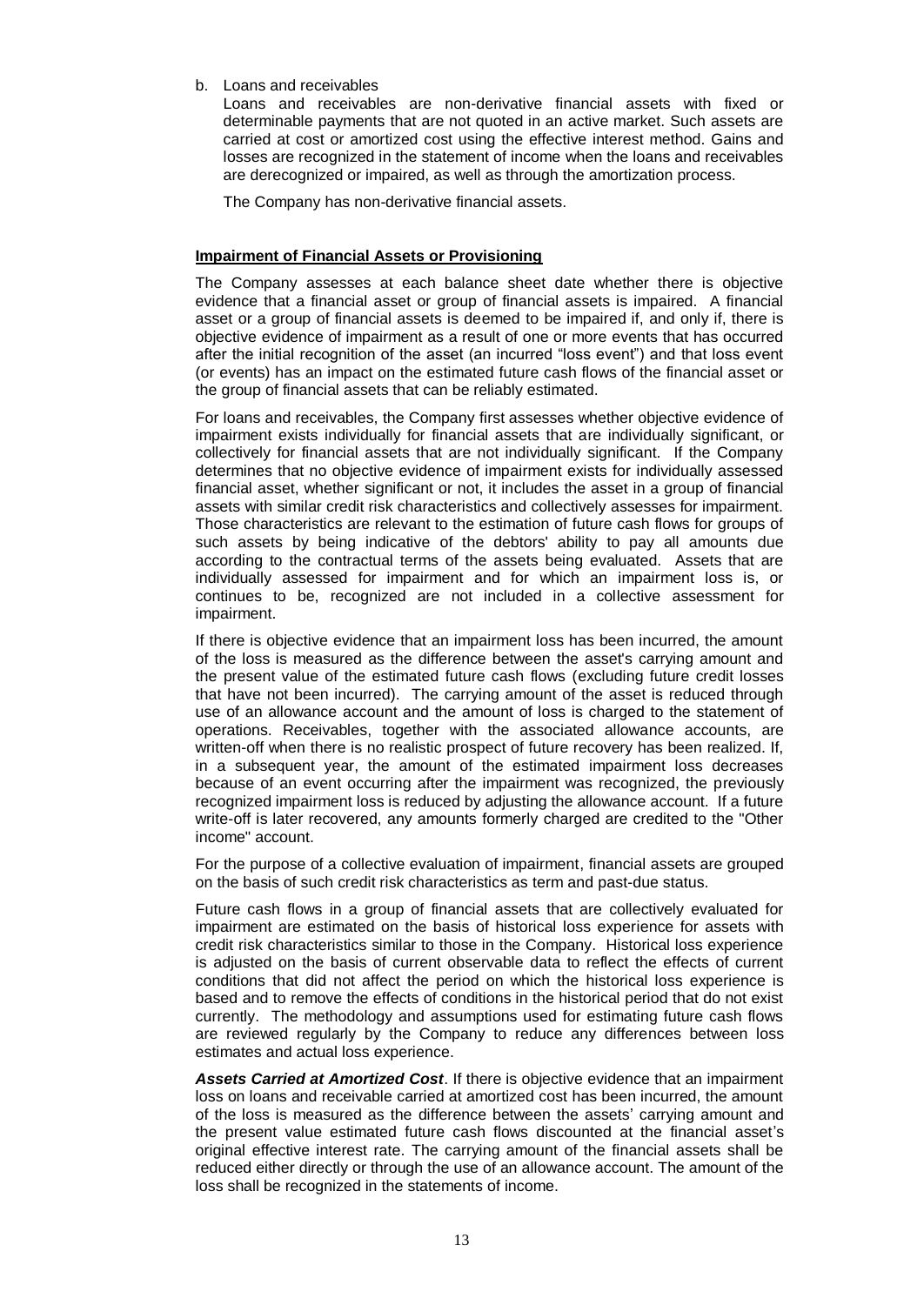The Company first assesses whether objective evidence of impairment exists individually for financial assets that are individually significant. If it is determined that no objective evidence of impairment exists for an individual asset with similar credit risk characteristics and that group of financial assets is collectively assessed for impairment. Assets that are individually assessed for impairment and for which an impairment loss is on continues to be recognized are not included n a collective assessment or impairment.

If, in a subsequent period, the amount of the impairment loss decreases and the decrease can be related objectively to an event occurring after the impairment was recognized, the previously recognized impairment loss is reversed. Any subsequent reversal of an impairment loss is recognized in the statements of income, to the extent that the carrying value of the asset does not exceed its amortized cost at the reversal date.

Assets Carried at Cost. If there is objective evidence that an impairment loss on an unquoted equity instrument that is not carried at fair value because its fair value cannot be reliably measured, or on a derivative asset that is linked to and must be settled by delivery of such an unquoted equity instruments has been occurred, the amount of the loss is measured as the difference between the assets' carrying amount and the present value of the estimated future cash flows discounted at the current market rate of return for a similar financial asset.

### **Derecognition of Financial Assets and Financial Liabilities**

#### **Financial assets**

A financial asset (or, where applicable a part of financial asset or part of a group of similar financial assets) is derecognized when:

- the rights to receive cash flows from the asset have expired;
- the Company retains the right to receive cash flows from the asset, but has assumed an obligation to pay them in full without material delay to a third party under a pass-through arrangement; or
- the Company has transferred its rights to receive cash flows from the asset and either (a) has transferred substantially all the risks and rewards of the asset, or (b) has neither transferred nor retained substantially all the risks and rewards of the asset, but has transferred control of the asset.

Where the Company has transferred its rights to receive cash flows from an asset and has neither transferred nor retained substantially all the risks and rewards of the asset nor transferred control of the asset, the asset is recognized to the extent of the Company's continuing involvement in the asset. Continuing involvement that takes the form of guarantee over the transferred asset is measured at the lower of the original carrying amount of the asset and the maximum amount of consideration that the Company could be required to repay. Where continuing involvement takes the form of a written and/or purchased option (including a cash-settled option or similar provision) on the transferred asset, the extent of the Company's continuing involvement is the amount of the transferred asset that the Company may repurchased, except that in the case of a written put option (including a cash-settled option or similar provision) on an asset measured at fair value, the extent of the Company's continuing involvement is limited to the lower of the fair value of the transferred asset and the option exercise price.

#### **Financial Liabilities**

A financial liability is derecognized when the obligation under the liability is discharged, cancelled or expired.

Where an existing financial liability is replaced by another from the same lender on substantially different terms, or the terms of an existing liability are substantially modified, such an exchange or modification is treated as a derecognition of the original liability and the recognition of a new liability, and the difference in the respective carrying amounts is recognized in the statement of income.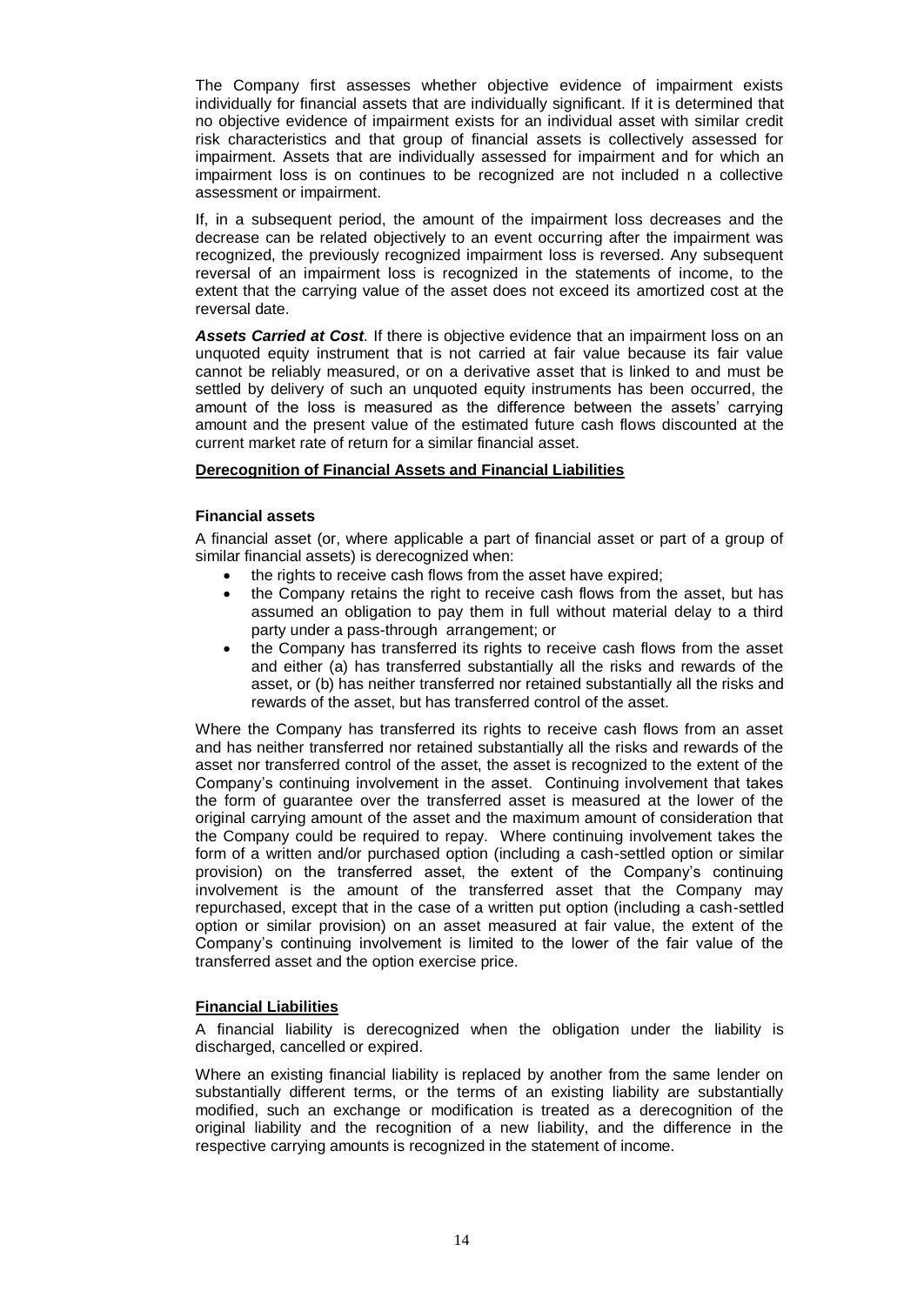#### **Impairment of Non-Financial Assets**

The carrying values of property and equipment are reviewed for impairment when events or changes in circumstances indicate the carrying values may not be recoverable. If any such indication exists and when he carrying value of an asset exceeds its estimated recoverable amount, the asset or cash generating unit to which the asset belongs is written down to its recoverable amount. The recoverable amount of an asset is the greater of its net selling price and value in use. Recoverable amounts are estimated for individual assets or, if it is not possible, for the cashgenerating unit to which the asset belongs. For impairment loss on specific assets or investments, the recoverable amount represents the net selling price.

An assessment is made at the balance sheet date to determine whether there is any indication that an asset may be impaired, or whether there is any indication that an impairment loss previously recognized for an asset in prior years may no longer exist or may have decreased. If any such indication exists and when the carrying value of an asset exceeds its estimated recoverable amount, the asset or cash generating unit to which the asset belongs is written down to its recoverable amount.

An impairment loss is recognized only if the carrying amount of an asset exceeds its recoverable amount. An impairment loss is charged against operations in the year in which it arises. A previously recognized impairment loss is reversed only if there has been a change in estimate used to determine the recoverable amount of an asset, however, not to an amount higher than the carrying amount that would have been determined (net of any accumulated depreciation and amortization for property and equipment) had no impairment loss been recognized for the asset in prior years. A reversal for impairment loss, if any, is credited to current operations.

#### **Provisions, Contingent Liabilities and Contingent Assets**

Provisions are recognized when the Company has a present obligation, either legal or constructive, as a result of a past event, it is probable that an outflow of resources embodying economic benefits will be required to settle the obligation, and the amount of the obligation can be estimated reliably. When the Company expects reimbursement of some or all of the expenditure required to settle a provision, the entity recognizes a separate asset for the reimbursement only when it is virtually certain that reimbursement will be received when the obligation is settled.

The amount of the provision recognized is the best estimated of the consideration required to settle the present obligation at the balance sheet date, taking into account the risks and uncertainties surrounding the obligation. When a provision is measured using the cash flows estimated to settle the present obligation, its carrying amount is the present value of those cash flows.

Provisions are reviewed at each reporting date and adjusted to reflect the current best estimate.

Contingent liabilities and assets are not recognized because their existence will be confirmed only by the occurrence or non-occurrence of one or more uncertain future events not wholly within the control of the entity. Contingent liabilities, if any, are disclosed, unless the possibility of an outflow of resources embodying economic benefits is remote. Contingent assets are disclosed only when an inflow of economic benefits is probable.

#### **Financial Assets**

Financial assets include cash on hand and in banks and other financial instruments. Financial assets are classified into the following categories: financial assets at fair value through profit or loss and receivables. Financial assets are assigned to the different categories by management on initial recognition, depending on the purpose for which the assets were acquired.

#### **Cash**

Cash represents cash in banks available at Balance Sheet date.

As part of internal control, Petty Cash Fund and Revolving Fund is being set up at the Beginning of year and then closed at year-end.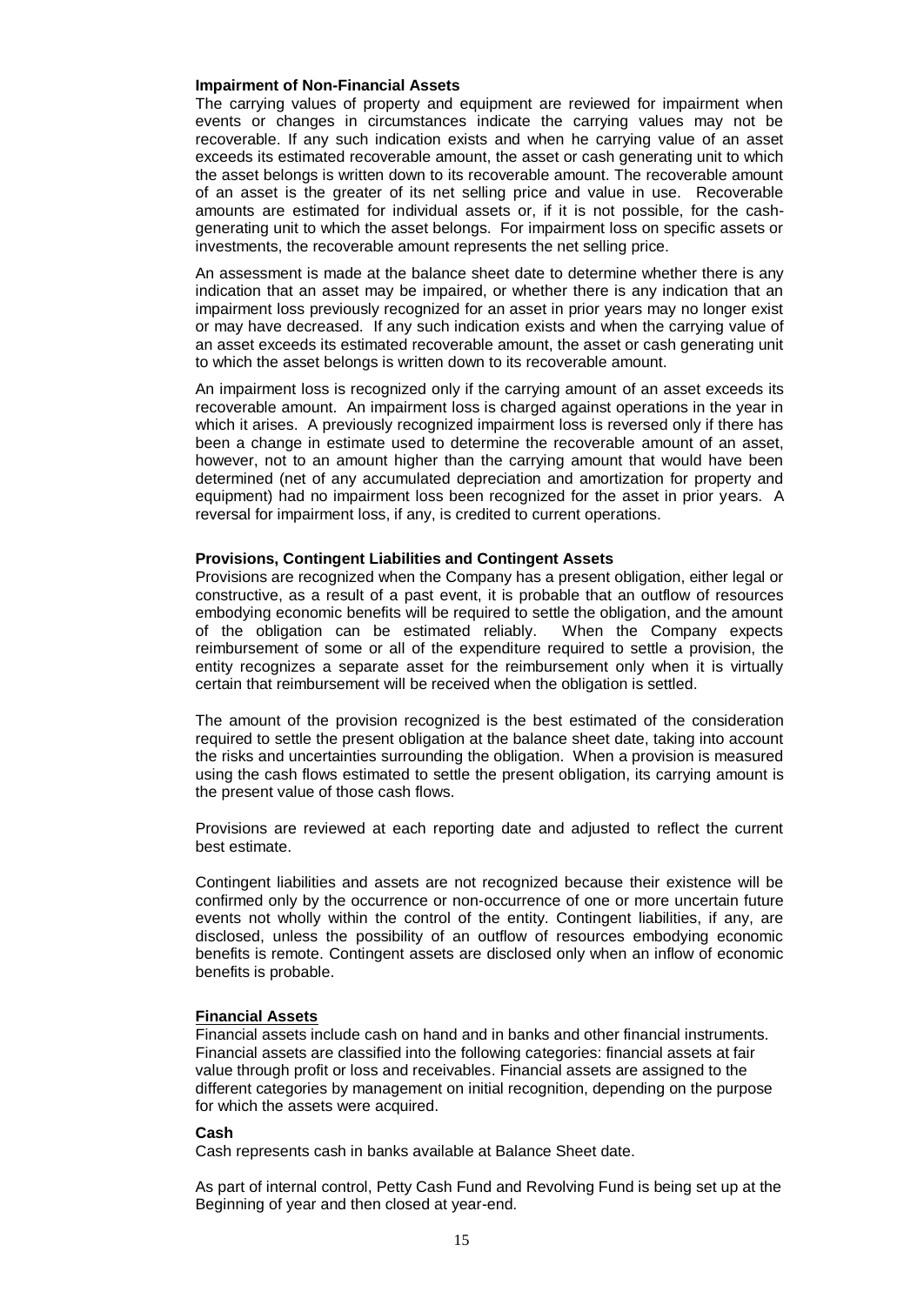#### **Cash Equivalents**

Cash Equivalents are highly liquid placements with maturity of three months or less from acquisition date.

As of December 31, 2009, the Company has Cash Equivalents stated at fair value.

#### **Receivables**

Receivables are stated at amortized cost less provision for impairment. Impairment is considered when there is objective evidence that the Company will not be able to collect the debts.

The Loan loss reserve which is equivalent to Allowance for Doubtful Accounts is the estimated amount of probable losses arising from non-collection based on past collection experience and management's review of the current status of the longoutstanding receivables under the provisioning policies passed by the Board of Trustees.

As of December 31, 2009, the Company has receivables stated at fair value.

#### **Other Current Assets**

Other Current Assets are Accounts Receivable accounts used by branches for amount advanced for training expenses of newly hired staff in favor of the head office. Further, this also represents cash accommodations of one branch for another branch. Also, it represents cash accommodations for sickness/maternity benefits of staffs and other staff accountabilities. This account also includes Advances for Company's expenses as well as prepayments. These are non-interest bearing and are liquidated/collected within the 12-month period.

As of December 31, 2009, the Company has Other Current Assets stated at fair value

#### **Property and Equipment**

Property and Equipment are carried at acquisition costs, excluding the cost of day-today serving, less accumulated depreciation and amortization and any impairment in value.

The initial cost of property, plant and equipment comprises its purchase price and any directly attributable costs of bringing the asset to its working condition and location for its intended use. Expenditures incurred after the property, plant and equipment have been put into operations, such as repairs and maintenance and overhaul costs, are normally charged to operations in the period the costs are incurred. In situations where it can be clearly demonstrated that the expenditures have resulted in an increase in the future economic benefits expected to be obtained from the use of an item of property, plant and equipment beyond its originally assessed standard of performance, the expenditures are capitalized as additional costs of property and equipment. Cost also includes any asset retirement obligation and interest on borrowed funds used. When assets are sold or retired, their costs and accumulated depreciation, amortization and impairment losses, if any, are eliminated from the accounts and any gain or loss resulting from their disposal is included in the statement of operations of such period.

Depreciation and amortization are calculated on a straight-line basis over the useful lives of the assets.

The useful life of each of the property, plant and equipment is estimated based on the period over which the asset is expected to be available for use. Such estimation is based on a collective assessment of industry practice and experience with similar assets.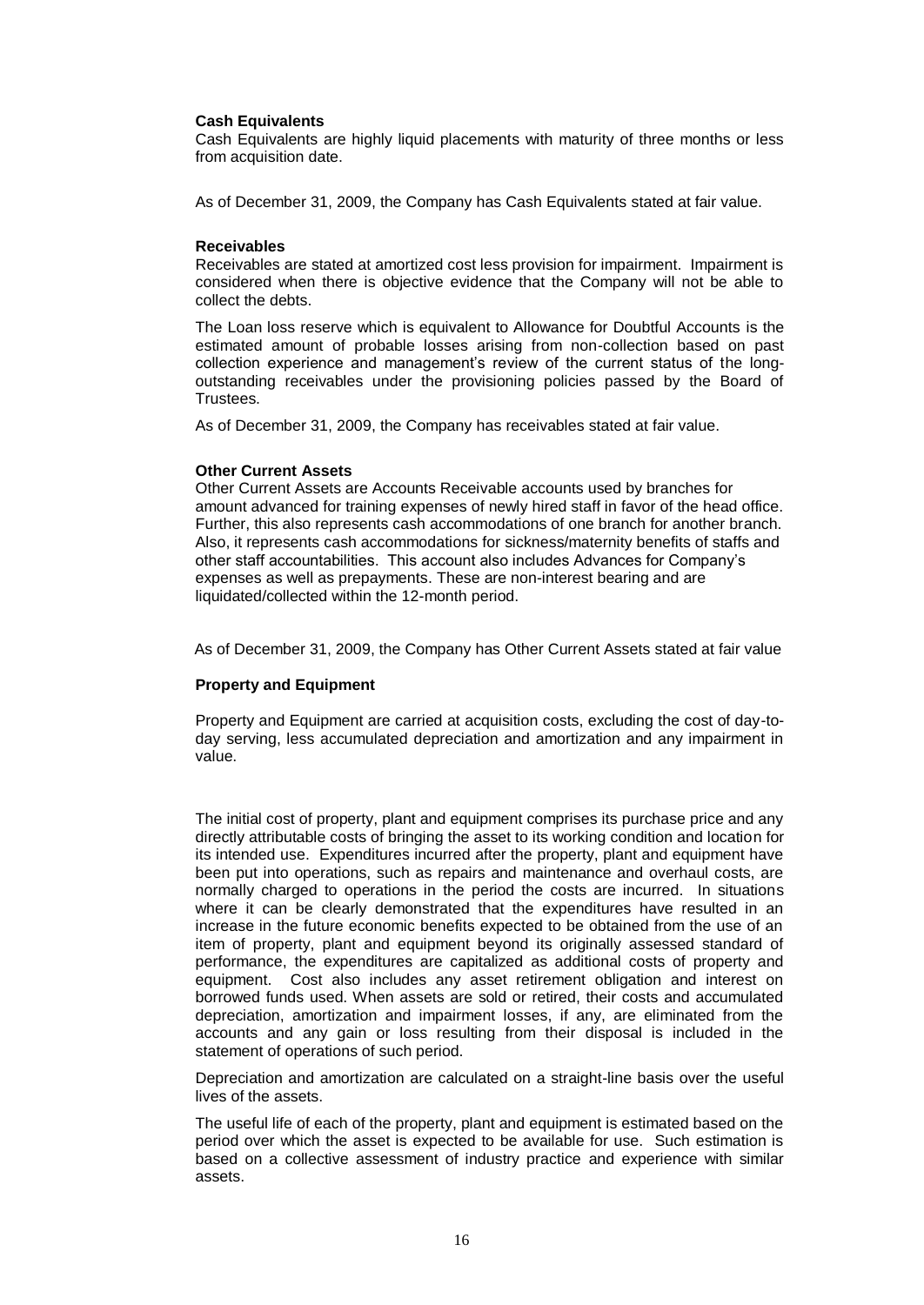The assets' residual values, useful lives and depreciation and amortization method are reviewed, and adjusted if appropriate, at each financial year-end.

An item of property, plant and equipment is derecognized upon disposal or when no future economic benefits are expected to arise from the continued use of the asset. - Any gain or loss arising on de- recognition of the asset (calculated as the difference between the net disposal proceeds and the carrying amount of the item) is included in the statement of operations in the year the item is derecognized.

As of December 31, 2009, the Company has Property and Equipment stated at fair value.

**Other Receivables** - Land Acquisition -TPP –represents costs not limited to purchase of lot but to include taxes and fees for land conversion, capital gains and facilitation fees.

#### **Tulong Pabahay Program (TPP)**

ASHI, through its balance sheet or using its access to available funding acquired the land for development. The Board of Trustees passed Resolution No.07-09-05 "Resolution to procure the 41,831 sq.m. lot located at Brgy, Bagong Silang, Molino, Bacoor, Cavite particularly for the relocation of members of Ahon Sa Hirap, Inc., living in danger zones, estereros and in private property with demolition order…That the continuing program of Tulong Pabahay will be subject to evaluation of the success of this project"

It will identify all the beneficiaries from its membership who will be provided units in the development plan.

The "Assistance to Housing" or Tulong Pabahay Program- Molino Project is off- site project for Victims of Demolition, living in danger zone, affected by Government ordinance for south rail Rehabilitation program in the cities of Muntinlupa, San Pedro and Calamba.

The development plan made by ASHI through the formation of one Home Owners Association called VILLA MILA NEIGHBORHOOD ASSOCIATION who are also members of ASHI to be leaders who help develop the kind of community that will be built consistent with the objectives of ASHI and its vision to contribute to the eradication of poverty.

The plans have been presented to the membership for everyone's appreciation and for consideration of specific needs that will have to be addressed. **What will be planned will be a total community. The community that enhances value formation, where innovative programs for the environment, sanitation, clean and green projects will be undertaken through the Training Center and Ecological Park build inside the village.**

The units will be allocated to the members at a rate affordable to them in partnership , with leading financing institutions providing housing loan to members who are primarily employed or duly registered business entity. The Program allows each member a total amount of P300, 000 per household payable in 25 years. This included site development and housing. Where applicable, "sweat" equity can be supplied by the members and their families to even enhance the value of the dwelling that will be provided .The development will paved a way to organization of community association by phase unde one Home Owners Assoication each phase will have a maximum membership of 150 organized to run the entire affected families.

The cost of the 4.3 hectares is estimated at P20.9 Million. If 70% of the land will be the area for residence/unit, 28,000 square meters will be available. With the theoretical allocation of 36 square meters per unit, some 600 units can be accommodated. An appropriation of P300,000 as the loan for each unit under the socialized housing program. The development of the utilities and services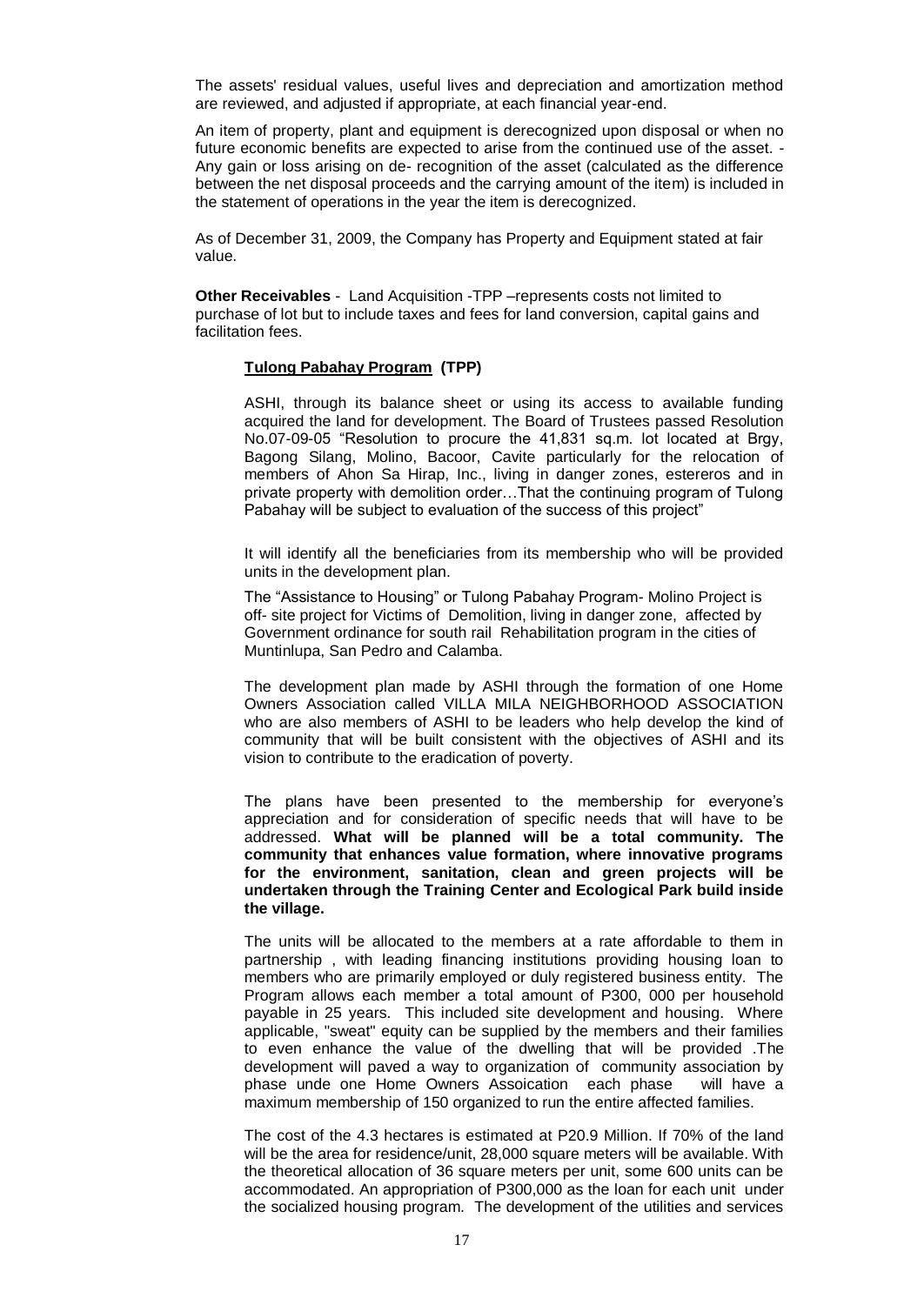and road network will have to be cost-effective and take into account the ecological setting in the site. The design of the units should take advantage of economies which cluster housing can offer. Common facilities for community activities will be included. The project development can be done in stages to spread out the expenditure and capital outlay.

#### **Other non-current asset**

**Trust Fund for Retirement Benefit-** The Board passed a resolution to place 5.5 million pesos to a restricted fund account for a period of 5 years as retirement benefit of qualified employees. The increase in value of the fund is to be treated as an addition the fund.

#### **Financial Liabilities**

Financial liabilities include short and long term interest and non-interest bearing borrowings, member's funds and other payables.

Financial liabilities are recognized when the Company becomes a party to the contractual provisions of the instrument.

#### **Interest Payables**

The company accrues interest on current and long term loans outstanding at balance sheet date interest of which ranges from 2% to 12% per annum.

#### **Loans Payables**

Loans payables are liabilities to pay for funds borrowed for loaning capital or for operational expenses. Loans payable are either interest or non-interest bearing and are stated at their nominal value.

Loans measured initially at their nominal values and subsequently recognized at amortized costs less settlement payments.

#### **Other Current Liabilities**

Other Current Liabilities are inter-branch or office accounts, as well as government agency related remittances.

Other current liabilities are measured initially at their nominal values and subsequently recognized at amortized costs less settlement payments.

#### **Fund Savings**

 ASHI designed per request of members only. *Savings account:*

Personal Fund - is a voluntary saving as the amount is not fixed and can be withdrawn any time. ASHI gives an interest of 4 % for the savings provided P500 is maintained and is posted every end of the year.

#### *Compulsory Savings are:*

Compulsory Fund - P5.00 per week, deposited every center meeting. It is a contribution to the Group Fund\* as internally generated fund to be borrowed by members in times of need. This is can be withdrawn upon resignation or exit from the organization.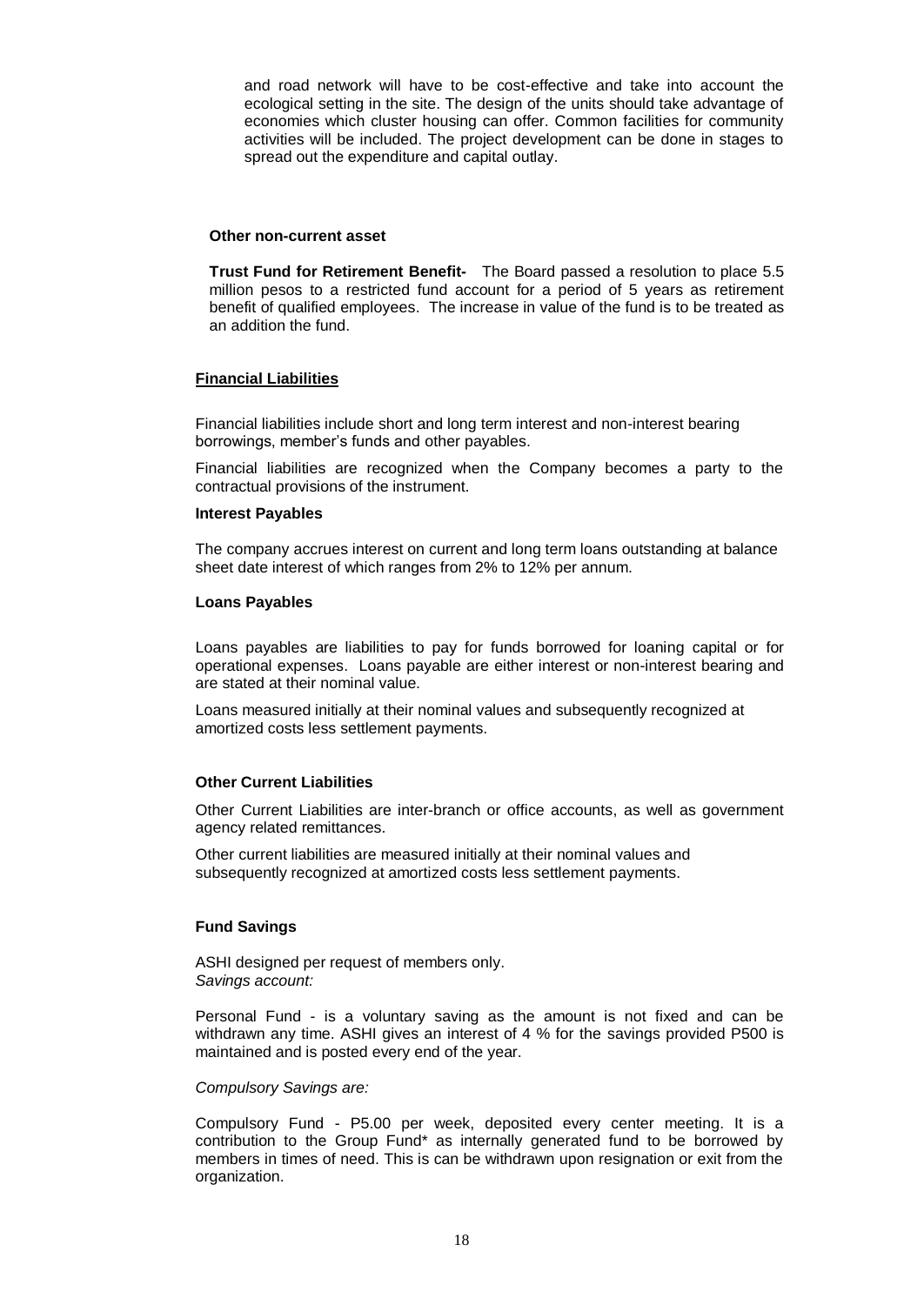Loan Insurance Fund - P5.00 per week is contributed by the members to cover for the remaining loan outstanding balances for all types of loan of a member upon death. Should there be no loan outstanding upon death, the savings will be returned to the members. Loan Insurance Fund-originated from Kabalikat Fund which was a conversion of the Emergency Fund. This is a compulsory savings fund collected by the branch office from members, then being remitted to head office which serves as insurance premium coverage of unpaid loan balances specifically by reason of death of a member.

Center Fund - The amount is fixed upon agreement by the centers per branch. This is used for all activities of the center i.e. center hall needs; General Assemblies, workshops etc. The branch acts as a custodian to the fund, but disbursements are decided by the center.

Damayan Fund – This fund, originally similar in nature to the Center Fund used to contribute to the family upon death of a member has been institutionalized in 2006 through a one-time Membership Fee of P250.00. A weekly compulsory contribution of P10.00 is made by the Member every attendance to the center meeting with or without loan. This fund is being remitted by the Branches to the Head Office. Withdrawals from this fund is made and given directly to the bereaved family -P10,000.00 upon death of a Member's child, P25,000.00 upon death of the Member's husband and P50,000.00 upon death of the Member herself. When a Member exits from the institution and withdraws her membership fee or becomes in-active (have not attended the center meetings in 4 consecutive weeks) she can no longer avail of the above mentioned benefits.

KMSB Kabalikat Micro-insurance Saving Benefit Fund - The deposit is fixed per options chosen by the member. The option varies per benefit the member prefers. The fund is collected by the branch office and in turn, remits it to the head office. For those who took option 1 & 2 this is kept in restricted bank account that covers for a fixed death benefit of the member. For those who took option 3-4 that covers pension benefit and life insurance, the savings is being remitted by the head office to an insurance company (at present, Pacific Plans) representing premium coverage for a life insurance policy of the member.

*Time Deposit: These are deposits that are withdrawn at a given time and given 6%p.a. interest rate provided P500 is maintained in the bank account. Interest is computed based on average daily balance, posted every year.*

Children's Fund - is a deposit voluntarily placed by a member for the education of her children. This is restricted to 2 years by which she can earn 6% pa for the deposit.

Tulong Pabahay Program Fund – represents member's deposit for the lot, This deposit is made on the basis of contract signed per lot allocation approximately for 36 sq meter per family. Classified as liability account under fund savings. This savings serves as the basis for the additional incentive for housing loan.

#### **Short-term Benefits**

The Company recognizes a liability net of amounts already paid and an expense for services rendered by employees during the accounting period. Short-term benefits given by the Company to its employees include salaries and wages, social security contributions, Pag-ibig (HDMF)contributions, Philhealth contributions, paid vacation and sick leave, bonuses and other non-monetary benefits such as medical care and housing.

#### **Loan Funds for Employees**

 The company created loan funds to take care of the emergency needs of employees. These are:

ASH Fund - the primary sources of which are donations from Board officers taken from their consultancy fees. Employees are allowed to loan from this fund, free of interest for needs related to death, health, medical and education.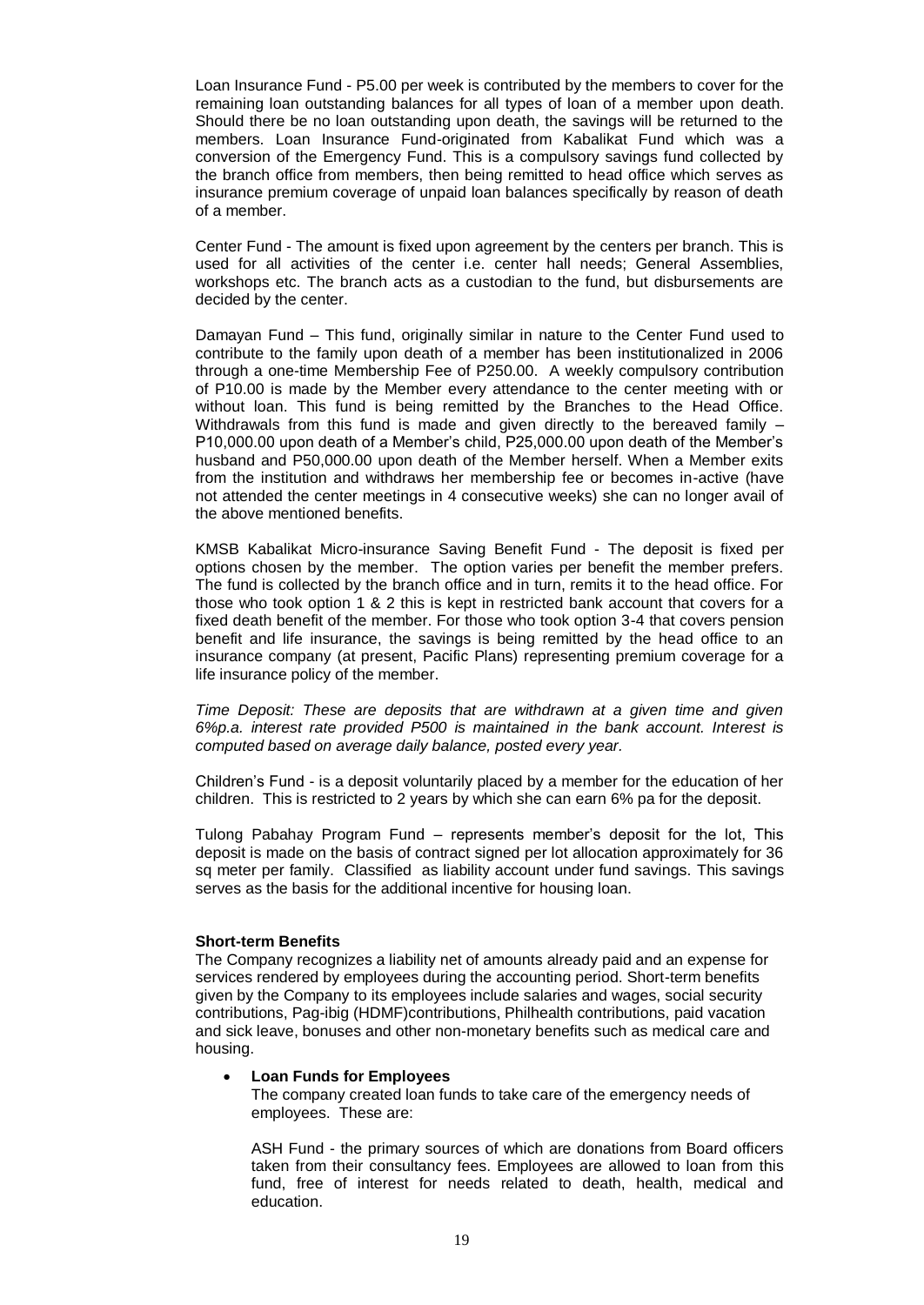Employee's Loan and Savings Fund - taken from employee's semi-monthly contribution in the amount of PhP100.00. Loans from this fund bear an interest of 10% for house repair and 20% for business purposes. Interest earned on loan releases are being rolled-over as part of the fund for distribution to employees in the future. Loan ceiling is being decided by the majority vote of employees themselves during annual planning and evaluation.

Staff Micro-Loans – as of Balance Sheet date the primary source of this fund is from the credit line granted by Peoples Credit and Finance Corporation (PCFC) for all MFI Staff. The Board approved draw downs from this line to be made available as loans to ASHI staff for housing construction and improvement. The minimum amount of which is P150,000.00 per staff.

Repayment of loans is through salary deduction on a short-term basis for a maximum period of 5 years.

#### **Long-term Benefits**

The Company provides retirement benefits to entitled employees equivalent to 30 days of salaries for every year of service per approved board resolution.

#### **Equity**

Donated Equity represents capitalization of the company. At December 31, this account is composed of:

#### *Internal Sources:*

Kabalikat Membership Fee - is collected from members in two ways, either as one lump-sum payment of PHP100.00 or in installments until PHP 100.00 is completed. The fee is voluntary, after payment of which, the payor becomes an official member of ASHI. A member has to pay an annual due of PHP20.00 afterwards,

Salamat Fund - is contributed by members in the form of a deduction of 5% both from General Loan and Group Fund Loan on the date of the release of loans. In 2005 the said account has been reclassified as Revenues covering the years 2002 to 2005 covered by Board Resolution No. 04-02-005. The remaining balance reflected as Donated Equity represents ending balance of December 31, 2001. Salamat Fund forms part of the Group Fund\* (in relation to Compulsory Fund) where members can borrow in times of need, interest free. This fund remains as a form of gratuity and cannot be withdrawn if a member resigns from her membership to the organization. *External Sources:*

Endowment fund - donations received from a Funder for an institutional capacity building. This is an equity investment from external sources. The amount donated for the lot allocated for the training center is also classified under this account.

 Reserves/Net Surplus represents the retained earnings/deficit, or accumulated earnings/losses of the company through the years, as a result of the business operations.

#### **Revenue and Cost Recognition**

Revenue is recognized when it is probable that the economic benefits associated with the transaction will flow to the Company and the amount of the revenue can be measured reliably.

When the outcome of a transaction involving the rendering of services can be estimated reliably, revenue associated with the transaction shall be recognized by reference to the stage of completion of the transaction at the balance sheet date.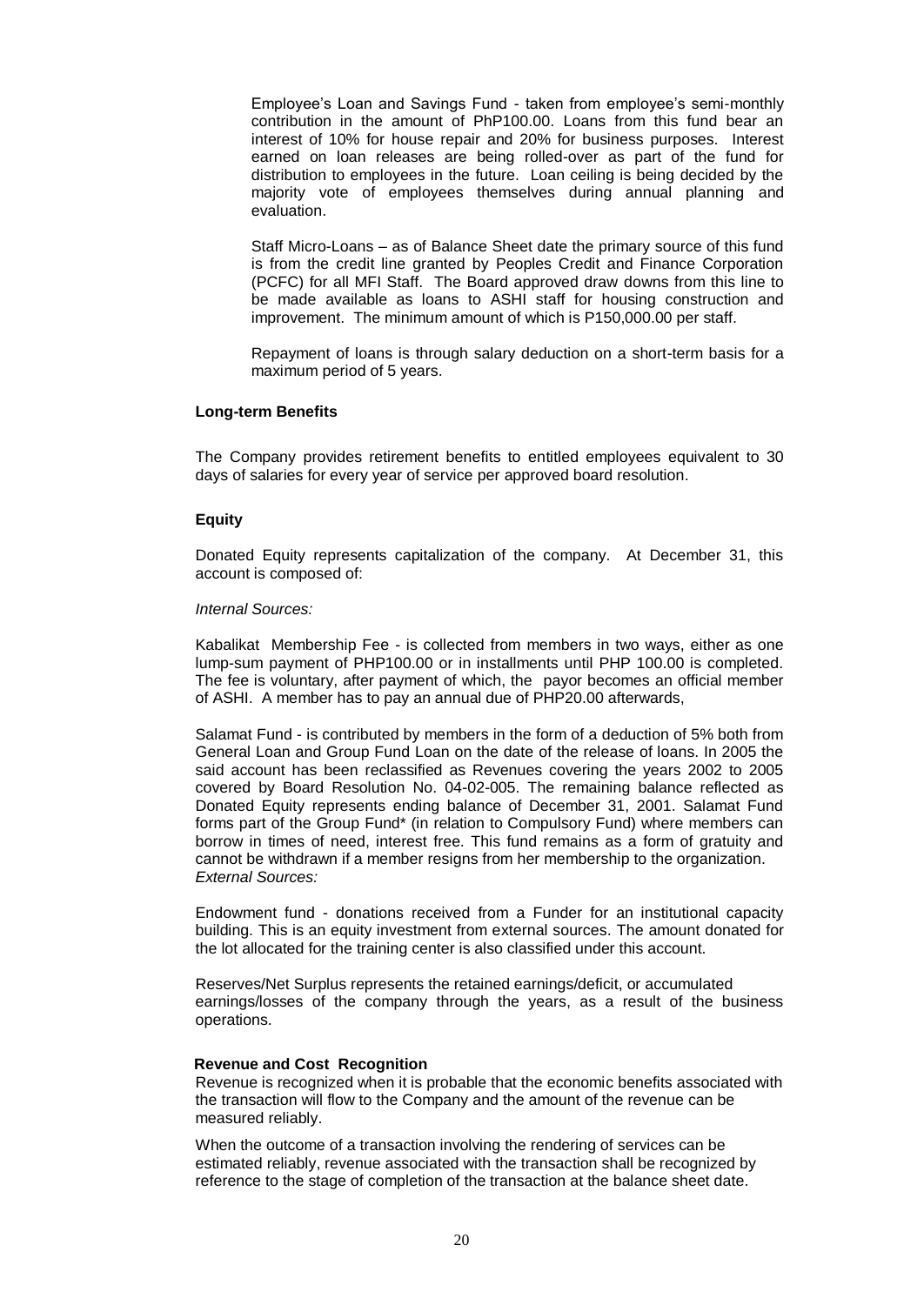Revenue is measured at the fair value of the consideration received or receivable and represents amounts receivable for services provided in the normal course of business.

- Service and Administrative charges is recognized as the interest accrues (taking into account the effective yield on the asset).
- Grants and donations are recognized upon receipt of the funds.

Cost and administrative expenses are recognized in the statement of income upon utilization of the service or in the date they are incurred. Finance costs are reported on an accrual basis.

#### **Income Taxes**

The Company being a Non-stock, non-profit and non-government organization thus, is registered as zero-rated.

#### **Related Parties**

Parties are considered to be related if one party has the ability to control the other party or exercise significant influence over the other party in making financial and operating decisions. This includes: (1) individual owning, directly or indirectly through one or more intermediaries, control, or are controlled by, or under common control with, the Company; (2) associates; and (3) individuals owning, directly or indirectly, an interest in the voting power of the Company that gives them significant influence over the Company and close members of the family of any such individual.

The key management personnel of the Company and post-employment benefit plans for the benefit of Company's employees are also considered to be related parties.

#### **Subsequent Events**

The Company identifies subsequent events as events that occurred after the balance sheet date but before the date when the financial statements were authorized for issue. Any subsequent events that provide additional information about the Company's financial position at the balance sheet date are reflected in the financial statements.

Events that are not adjusting events are disclosed in the notes to the financial statements when material.

When necessary, accounts are reclassified to more appropriate titles for proper Financial Statement presentation and to conform with the requirements of the Philippine Financial Reporting Standards.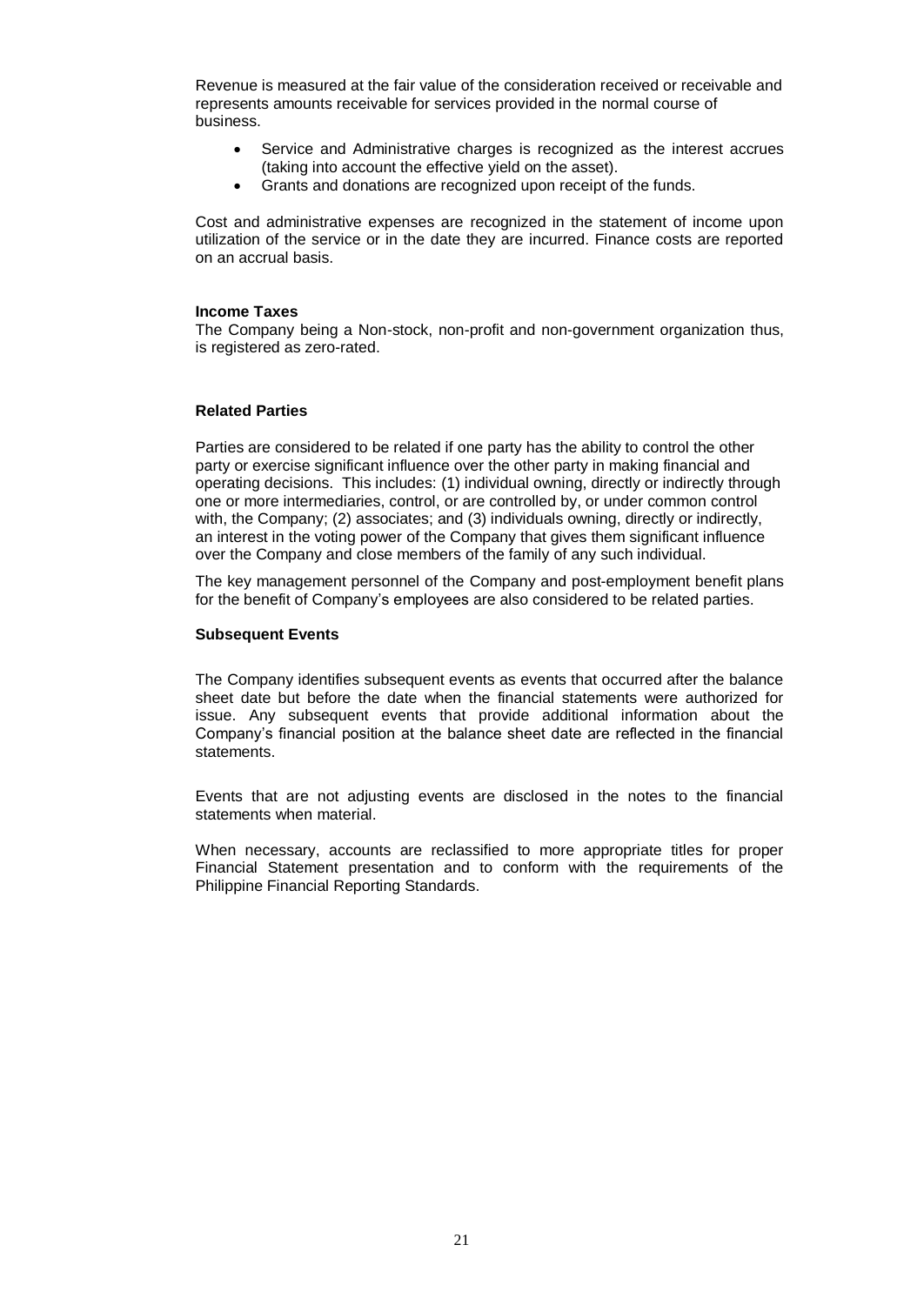### **3. MANAGEMENT'S SIGNIFICANT ACCOUNTING JUDGEMENT AND ESTIMATES**

### *3.1 Judgments*

The preparation of the Company's financial statements in conformity with Financial Reporting Framework (in reference to the Generally Accepted Accounting Principles of the Philippines) requires management to make estimates and assumptions that affect the amounts reported in the Company's financial statements and accompanying notes. The estimates and assumptions used in the Company's financial statements are based upon management's evaluation of relevant facts and circumstances as of the date of the Company's financial statements. Actual results could differ from such estimates, judgments and estimates are continually evaluated and are based on historical experience and other factors, including expectations of future events that are believed to be reasonable under the circumstances.

### *3.2 Estimates*

In the application of the Company's accounting policies, management is required to make judgements, estimates and assumptions about the carrying amounts of assets and liabilities that are not readily apparent from other sources. The estimates and associated assumptions are based on historical experience and other factors that are considered to be relevant. Actual results may differ from these estimates.

The estimates and underlying assumptions are reviewed on an ongoing basis. Revisions to accounting estimates are recognised in the period in which the estimate is revised if the revision affects only that period, or in the period of the revision and future periods if the revision affects both current and future periods.

The following represents a summary of the significant estimates and judgments and related impact and associated risks in the Company's financial statements.

#### Estimation of Loan Loss Reserve

The Company maintains provisions for loan losses at a level considerable and adequate to provide potentially uncollectible receivables. The level of this provisions is evaluated by management on the basis of factors that may affect the collectibility of the receivables. These factors include, but are not limited to, the length of the Company's relationship with the clients, the client's payment behavior and known other known factors. The Company reviews the age and status of receivables, and identifies accounts that are to be provided with reserves on a continuous basis. The amount and timing of recorded expenses for any period would therefore differ based on judgment or estimates made.

#### Estimated Useful Lives of Property, Plant and Equipment

The Company estimates the useful lives of property, plant and equipment based on the period over which the property, plant and equipment are expected to be available for use. The estimated useful lives of the property, plant and equipment are reviewed periodically and are updated if expectations differ from previous estimates due to physical wear and tear, technical or commercial obsolescence and legal or other limits on the use of the property, plant and equipment. In addition, the estimation of the useful lives of property, plant and equipment is based on the collective assessment of industry practice, internal technical evaluation and experience with similar assets. It is possible, however, that future financial performance could be materially affected by changes in the estimates brought about by changes in factors mentioned above. The amounts and timing of recorded expenses for any period would be affected by changes in these factors and circumstances.

A reduction in the estimated useful lives of the property, plant and equipment would increase the recorded expenses and decrease the noncurrent assets.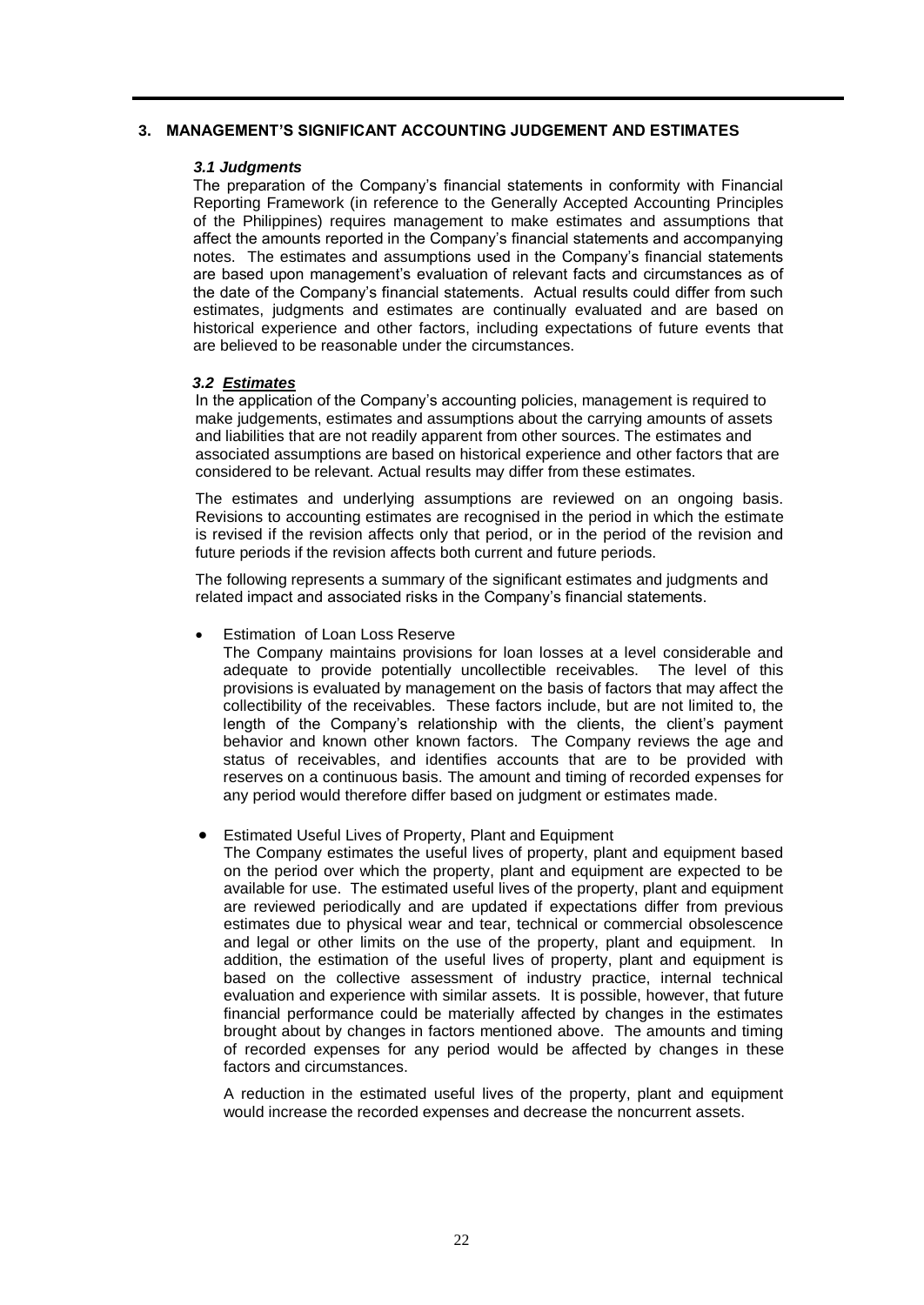Depreciation is computed on a straight-line method over the estimated useful lives of the assets as follows:

| Office equipment, furniture and fixtures | 2-5 years   |
|------------------------------------------|-------------|
| Transportation equipment                 | 5-10 years  |
| <b>Buildings and Structures</b>          | 10-20 years |

The foregoing estimated useful lives and depreciation method are reviewed from time to time to ensure that these are consistent with the expected economic benefits of the property and equipment.

Impairment of Non-financial Assets

The Company assesses the value of property, plant and equipment which require the determination of future cash flows expected to be generated from the continued use and ultimate disposition of such assets, and require the Company to make estimates and assumptions that can materially affect the financial statements. Future events could cause the Company to conclude that property, plant and equipment and other long-lived assets are impaired. Any resulting impairment loss could have a material adverse impact on the Company's financial condition and results of operations.

The preparation of the estimated future cash flows involves significant judgment and estimations. While the Company believes that its assumptions are appropriate and reasonable, significant changes in these assumptions may materially affect the Company's assessment of recoverable values and may lead to future additional impairment charges.

Revenue recognition

The Company's foreign currency transactions on grants, donations and loans are Recorded in their Philippine peso equivalent based on the exchange rate prevailing as of the transaction date. Foreign exchange gains or losses on account of the exchange rate fluctuations are recognized accordingly in the Statement of Revenues

Grants and Donations are recognized as income upon actual receipt from grantees and donors. Uncollected but earned interest income on loans to branches is accrued at the Balance Sheet date.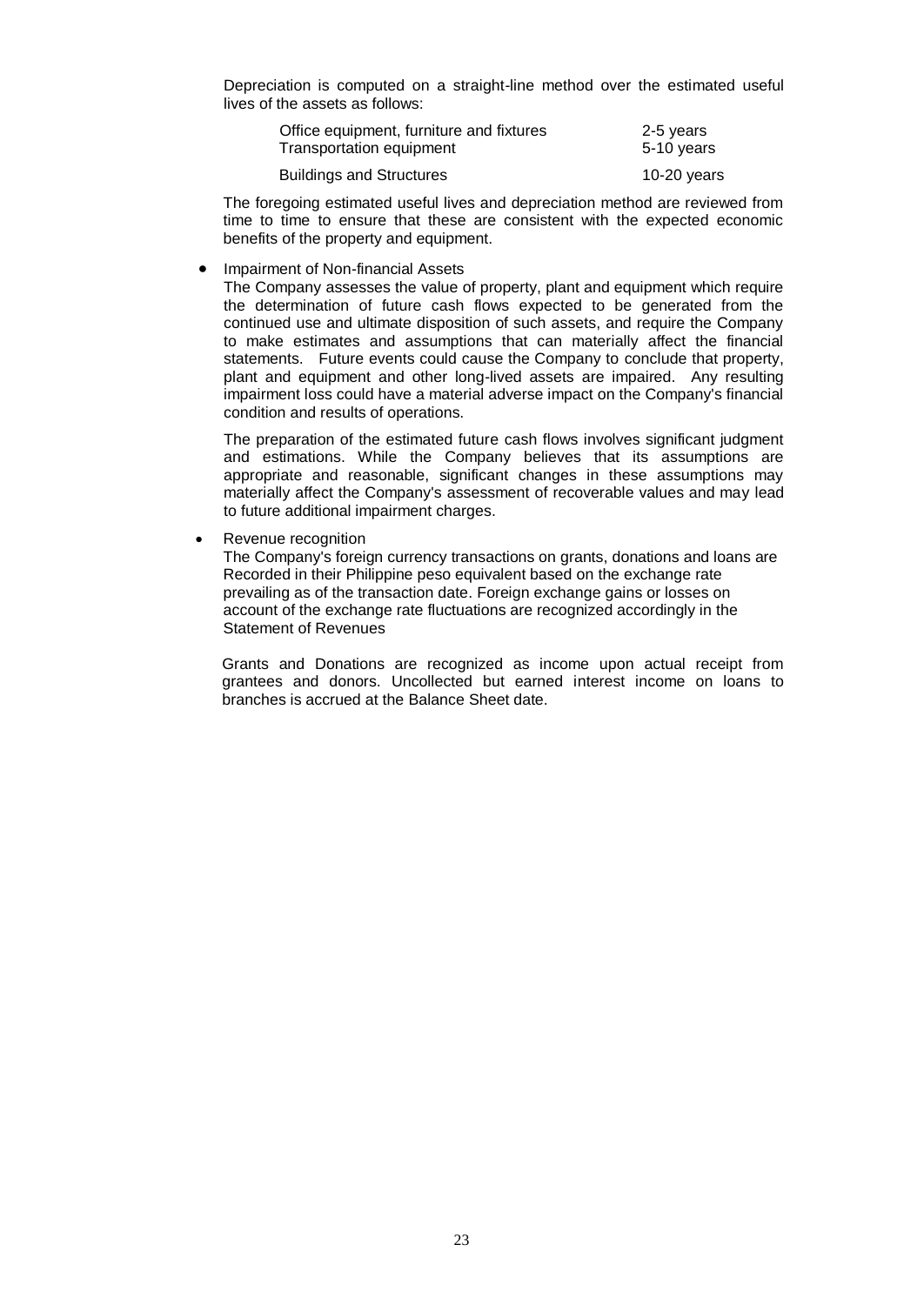## **4. FINANCIAL RISK MANAGEMENT OBJECTIVES AND POLICIES**

#### **Financial risk management objectives and policies**

The Company's activities expose it to a variety of financial risks: credit risk and liquidity risk The Company's overall risk management program seeks to minimize potential adverse effects on the financial performance of the Company. The policies for managing specific risks are summarized below.

### **Management of Financial Risk**

### Governance Framework

The Company has established a risk management function with clear terms of reference and with the responsibility for developing policies on market, credit, liquidity and operational risk. It also supports the effective implementation of policies.

The policies define the Company's identification of risk and its interpretation, limit structure to ensure the appropriate quality and diversification of assets to the corporate goals and specify reporting requirements.

#### Capital Management Framework

The Company's risk management function has developed and implemented certain minimum stress and scenario tests for identifying the risks to which the Company are exposed, quantifying their impact on the volatility of economic capital. The results of these tests, particularly, the anticipated impact on the realistic balance sheet and revenue account, are reported to the Company's risk management function. The risk management function then considers the aggregate impact of the overall capital requirement revealed by the stress testing to assess how much capital is needed to mitigate the risk of insolvency to a selected remote level.

### Regulatory Framework

The operations of the Company is also subject to the regulatory requirements of SEC. Such regulations not only prescribe approval and monitoring of activities but also impose certain restrictive provisions.

## Financial Risk

The Company is also exposed to financial risk through its financial assets and financial

liabilities. The most important components of this financial risks are credit risk, liquidity risk and market risk.

## Credit risk

The Company's credit risk is primarily attributable to its *loans receivables,* The Company has adopted stringent procedure in extending credit terms to Members and in monitoring its credit risk.

Credit risk is the risk that one party to a financial instrument will fail to discharge and obligation and cause the other party to incur a financial loss.

The Company manages the level of credit risk to Members by setting-up and implementing Provisions for Loan Losses and the Loan Insurance Fund and fully described under Member's Fund.

 Provision for loan losses on all types of loan for 2009 is set at 3% annually from 2% in 2008 and prior years annually based on outstanding balance at year-end (December 31). Standing policy of the company provides for write-off of receivables which remains uncollected for four years from due date subject to the final decision of the Board and is to be covered by an appropriate Board Resolution. Written-off loans, if collected, (recovered loans) is to be booked as miscellaneous income. In prior years, provision was applied to general loan only, now it is extended to all types of loan, following the principle of conservatism.

 Losses of company properties due to theft were recognized as ordinary losses after satisfactorily determining that recovery of the items were not possible.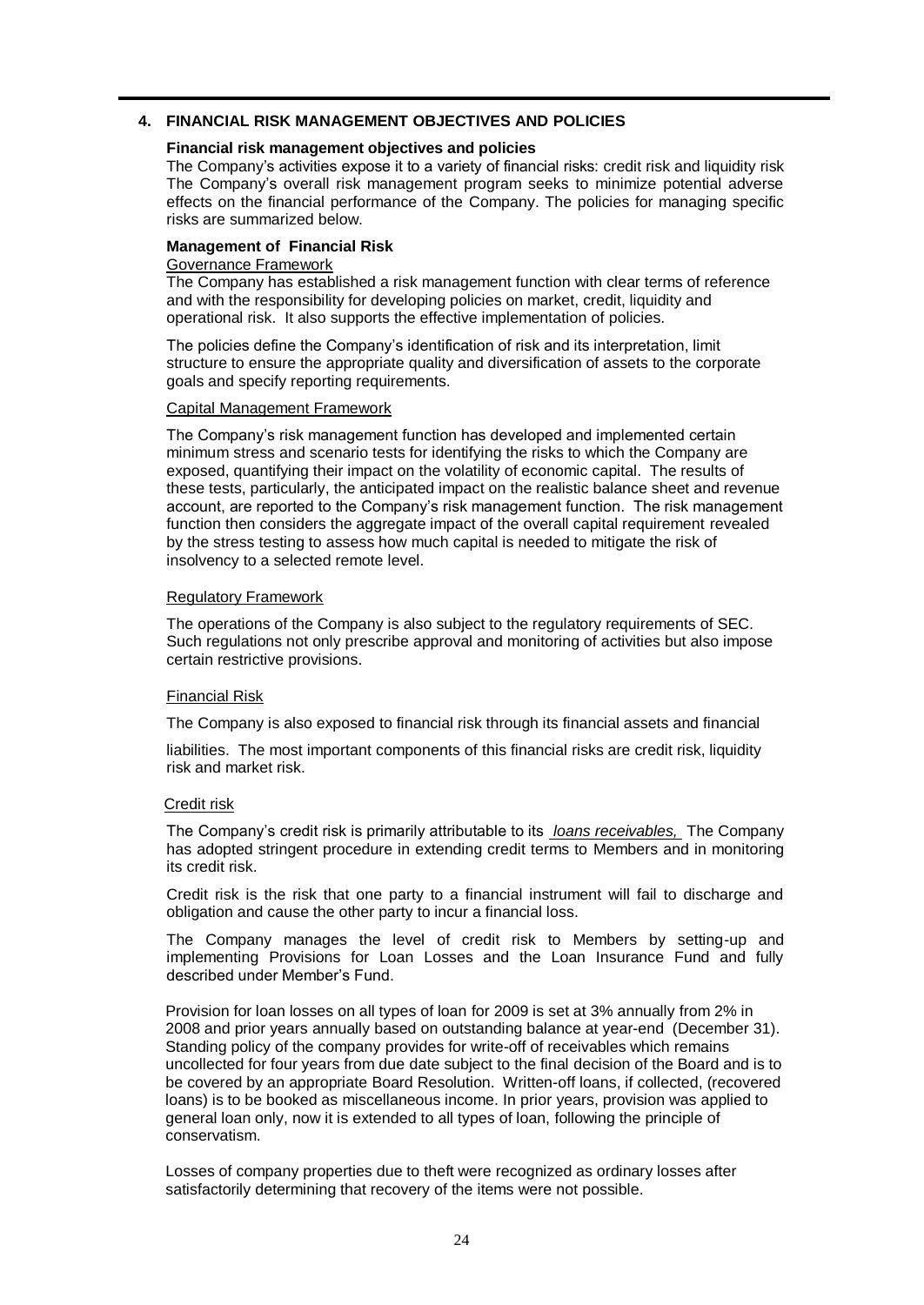The table below shows the maximum exposure to credit risk for the components of the 2009 and 2008 Statements of Financial Position. The maximum exposure is shown gross, without taking into account collateral and other credit enhancement.

Gross Maximum Exposure

|                               | 2009           | 2008           |
|-------------------------------|----------------|----------------|
| Cash and Cash Equivalents     | 66,987,251.97  | 36,947,997.97  |
| Receivables *                 | 165,708,417.09 | 142,389,709.35 |
| <b>Prepaid Rent/Utilities</b> | 278,100.00     | 270,700.00     |
|                               |                |                |
| TOTAL                         | 232,973,769.06 | 179,608,407.32 |

 =================================================================== \* Excludes Receivables from Company Employees (Staff Microloans)

 The aging analysis of financial assets as of December 31, 2009 and 2008 that were past due but not impaired are as follows: Past Due but not Impaired

| 2009                                                                                    | <b>Neither</b>           |                  | Last Duc Dut Hot Impaireu |                                                       |
|-----------------------------------------------------------------------------------------|--------------------------|------------------|---------------------------|-------------------------------------------------------|
|                                                                                         | Past Due nor<br>Impaired | 31 to 90<br>Days | 91 to 180<br>Days         | Total                                                 |
| Cash and Cash Equivalents 66,987,251.97<br>Receivables<br><b>Prepaid Rent/Utilities</b> | 161,826,555.96           | 278,100.00       |                           | 127,898.25 3,753,962.88 165,708,417.09                |
| TOTAL                                                                                   |                          |                  |                           | 228,813,807.93 405,998.25 3,753,962.88 165,708,417.09 |
| 2008                                                                                    | <b>Neither</b>           |                  | Past Due but not Impaired |                                                       |
|                                                                                         | Past Due nor<br>Impaired | 31 to 90<br>Days | 91 to 180<br>Days         | Total                                                 |
| Cash and Cash Equivalents 36,947,997.97                                                 |                          |                  |                           |                                                       |
| Receivables<br><b>Prepaid Rent/Utilities</b>                                            | 138,675,059.00           | 270,700.00       |                           | 104,235.35 3,610,415.10 142,389,709.35                |
|                                                                                         |                          |                  |                           |                                                       |

#### Liquidity Risk

Liquidity or funding risk is the risk that an entity will encounter difficulty in raising funds to meet commitments associated with financial instruments. Liquidity risk may result from either the inability to sell financial assets quickly at their fair values; or counterparty failing on repayment of contractual obligation; or inability to generate cash inflows as anticipated.

The Company maintains adequate highly liquid assets in the form of cash and cash equivalents to assure necessary liquidity.

The Company manages liquidity through a liquidity risk policy which determines what constitutes liquidity risk for the Company; specifies minimum proportion of funds to meet emergency calls; setting up contingency funding plans; specify the sources of funding and the vents that would trigger the plan; concentration of funding sources; reporting of liquidity risk exposures and breaches to the monitoring authority; monitoring compliance with liquidity risk policy and review of liquidity risk policy for pertinence and changing environment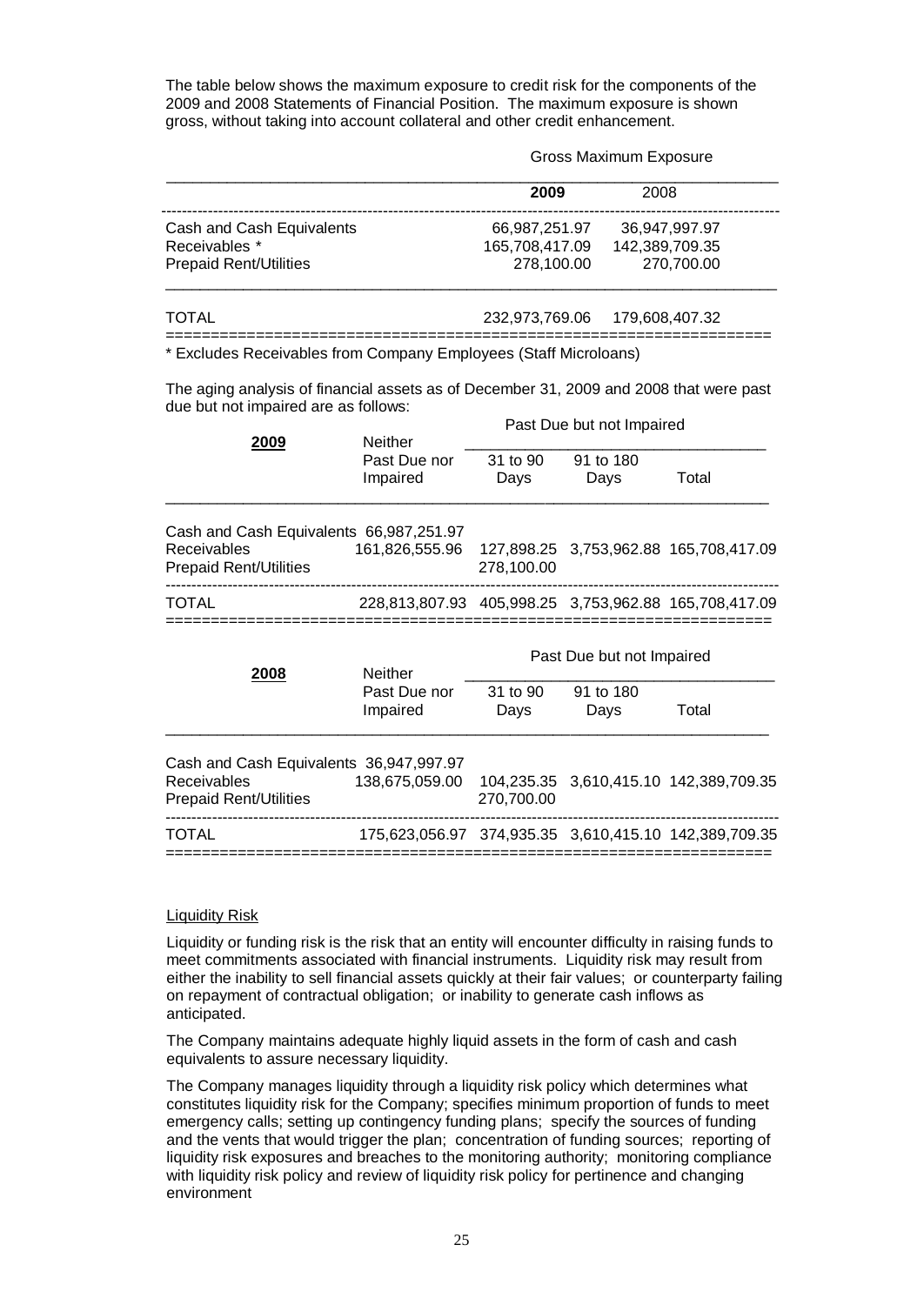| 2009                | On Demand     | Due w/in      | Due after       |                                            |
|---------------------|---------------|---------------|-----------------|--------------------------------------------|
|                     |               | 12 months     | after 12 months | TOTAL                                      |
|                     |               |               |                 |                                            |
| <b>Fund Savings</b> | 58,678,194.58 |               |                 | 58,678,194.58                              |
| <b>Trust Funds</b>  | 5.156.695.93  |               |                 | 5,156,695.93                               |
| Interest Payable    |               | 2,259,116.71  |                 | 2,259,116.71                               |
| Loans Payable       |               | 62,526,732.42 | 88,470,508.85   | 150,997,241.27                             |
|                     | 63,834,890.51 |               |                 | 64,785,849.13 88,470,508.85 217,091,248.49 |

| 2008                | On Demand     | Due w/in                    | Due after       |                |
|---------------------|---------------|-----------------------------|-----------------|----------------|
|                     |               | 12 months                   | after 12 months | TOTAL          |
|                     |               |                             |                 |                |
| <b>Fund Savings</b> | 48,689,838.52 |                             |                 | 48,689,838.52  |
| <b>Trust Funds</b>  | 5,457,138.32  |                             |                 | 5,457,138.32   |
| Interest Payable    |               | 1,868,981.43                |                 | 1,868,981.43   |
| Loans Payable       |               | 37,203,131.21               | 66,795,869.98   | 103,999,001.19 |
|                     |               | 54,146,976.84 39,072,112.64 | 66,795,869.98   | 160,014,959.46 |

## Market Risk

Market risk is the risk of change in fair value of financial instruments from fluctuation in foreign exchange rates (currency risks), market interest rates (interest rate risk) and market prices (price risk).

#### Fair Value Interest Rate Risk

The fair value interest rate risk is the risk that the value of a financial instrument will fluctuate because of changes in market interest rates. The Company's fixed rate investments and receivables in particular are exposed to such risk.

The Company's market risk policy requires the management of interest rate risk by maintaining appropriate mix of fixed and variable rate instruments. The policy also requires it to manage the maturities of interest bearing financial assets and interest bearing financial liabilities.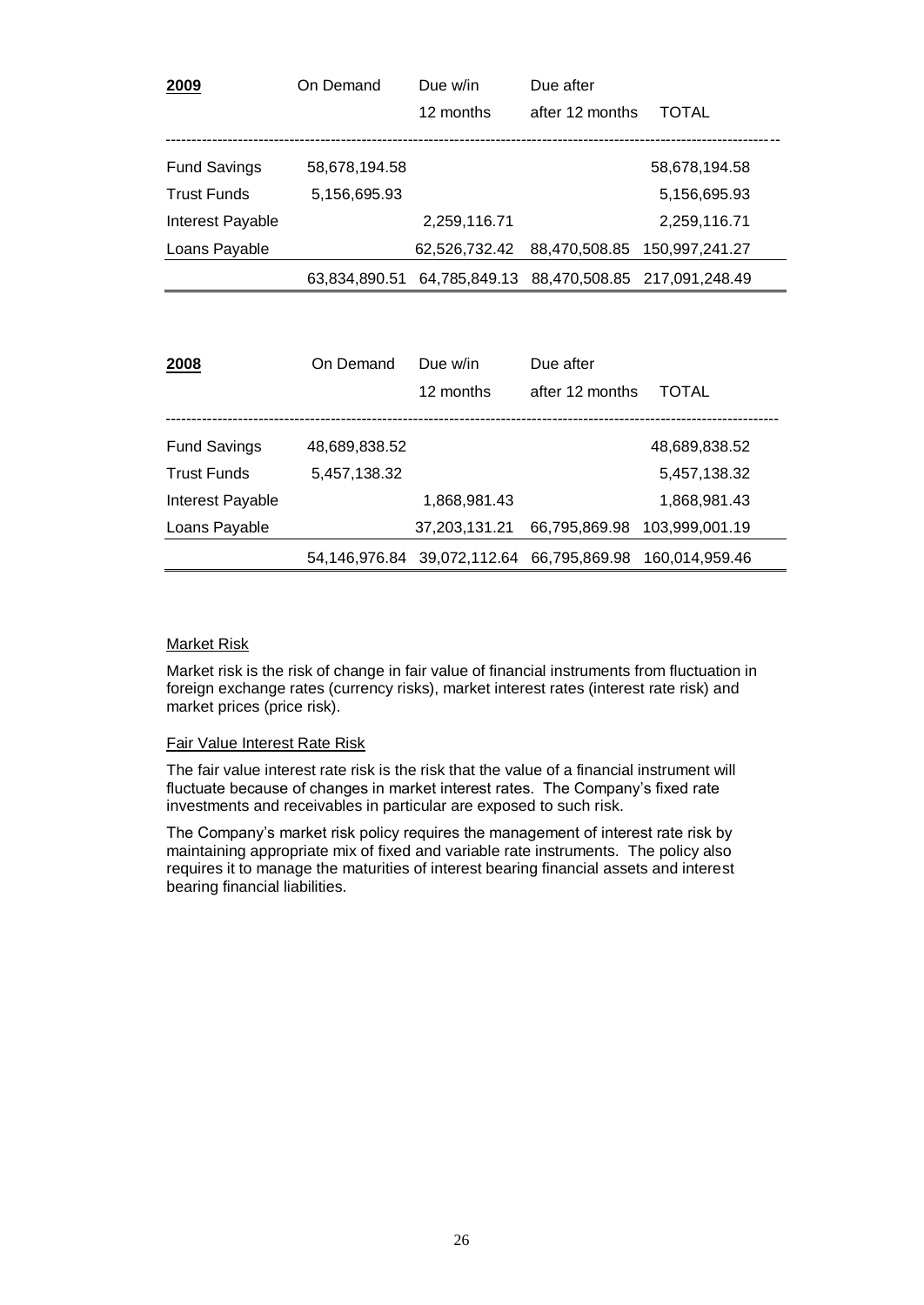#### ٦ **5. CASH AND CASH EQUIVALENTS**

This account consists of:

|                                   |   | 2009          | 2008            |
|-----------------------------------|---|---------------|-----------------|
| Revolving Fund                    | Р | 0.00          | 56,000.00       |
| Cash in banks (in 19 local banks) |   | 40,004,344.47 | 26,626,254.46   |
| <b>Short-term Placements</b>      |   | 26,982,907.50 | 10,265,743.51   |
|                                   | P | 66,987,251.97 | P 36,947,997.97 |

Cash in banks earn interest at the respective bank deposit rates. Short-term placements are made for varying periods of between one day and three months depending on the immediate cash requirements of the Company, and earn interest at the respective shortterm placements rates.

#### **6. RECEIVABLES**

This account consists of:

|                          | 2009              | 2008            |
|--------------------------|-------------------|-----------------|
| Loan Portfolio:          |                   |                 |
| General Loan             | P113,750,517.75   | P101,719,951.77 |
| <b>Educational Loan</b>  | 9,376,004.00      | 7,993,819.00    |
| House Repair Loan        | 20,553,998.00     | 16,692,869.00   |
| Tiangge/Market Day Loan  | 11,122.00         | 10,204.00       |
| Enterprise Loan          | 914,525.87        | 571,851.80      |
| Recovery Loan            | 4,565,119.50      | 197,235.50      |
| Shield Loan              | 670,370.00        | 0.00            |
| Center Loan              | 335,517.00        | 278,263.43      |
|                          | 150, 177, 214. 12 | 127,464,194.50  |
| Loan Loss Reserve        | (4, 505, 316.42)  | (2,549,283.89)  |
|                          | 145,671,897.70    | 124,914,910.61  |
| Other Loan Portfolio:    |                   |                 |
| Group Fund Loan          | 15,531,202.97     | 14,925,514.85   |
| Staff Micro-Loans        | 11,662,585.31     | 12,671,052.06   |
|                          | 27, 193, 788. 28  | 27,596,566.91   |
| Loan Loss Reserve        | (815, 813.68)     | (551, 931.34)   |
|                          | P26,377,974.60    | P27,044,635.57  |
| <b>TOTAL RECEIVABLES</b> | P172,049,872.30   | P151,959,546.18 |

Loan Portfolio generally have 25 to 100 week term except for Enterprise Loans to Members which are covered by Post-dated Checks, and Tiangge/Market Day Loans which are usually taken during the Christmas Season, town fiestas, All Saints Day, and other special days by Members who takes this business opportunity to earn more and the loan of which is repaid in full when the occasion is over.

Other Loan Portfolio consists of Member's loans out of their own funds with loan terms of 4 to 12 weeks, while Staff Micro Loans are loans to deserving company employees with loan terms of 2 year to 5 years.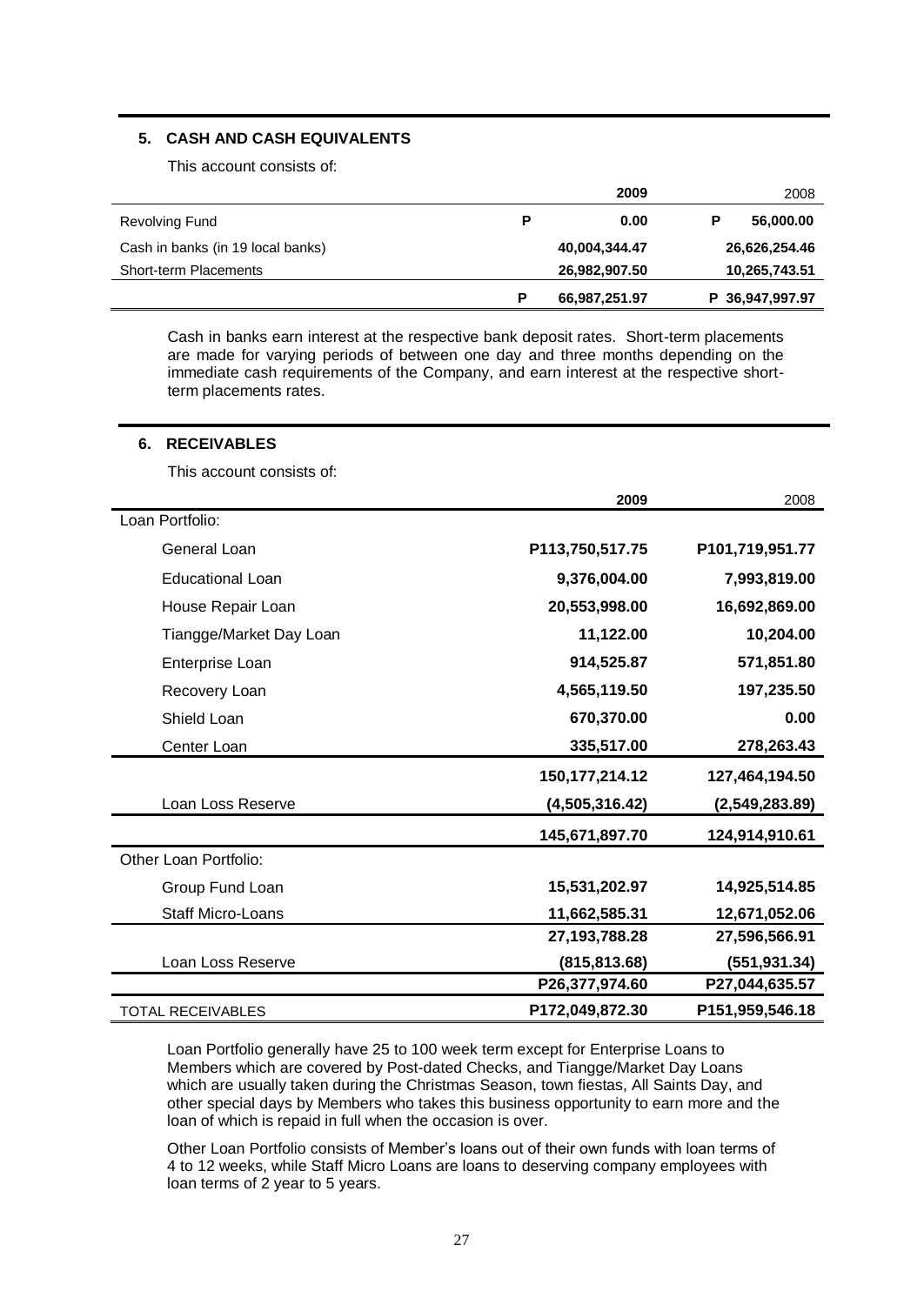## **7. OTHER CURRENT ASSETS**

This account consists of:

|                                     | 2009            | 2008            |
|-------------------------------------|-----------------|-----------------|
| <b>Accounts Receivables</b>         | P 7,791,842.95  | P 7,329,212.14  |
| Miscellaneous Advances - Philhealth | 10,360,780.00   | 10,360,780.00   |
| Miscellaneous Advances - Others     | 218,000.00      | 218,000.00      |
| Loans to Employees                  | 1,448,382.96    | 1,093,289.90    |
| Prepayments                         | 2,018,932.10    | 2,092,258.98    |
| Advances to Officers and Employees  | 660,209.53      | 795,525.44      |
|                                     | P 22,498,147.54 | P 21,889,066.46 |

## **8. PROPERTY AND EQUIPMENT**

Property and equipment consist of the following:

|                                    |                      |              | (Disposal)/                      |                      |
|------------------------------------|----------------------|--------------|----------------------------------|----------------------|
|                                    | December 31,<br>2008 | Additions    | Revaluation/<br>Reclassification | December 31,<br>2009 |
| Carrying Amount, Beginning         |                      |              |                                  |                      |
|                                    |                      |              |                                  |                      |
| <b>Building and Structures</b>     | 11,738,388.20        | 2,800,526.56 |                                  | 14,538,914.76        |
| <b>Office Equipment</b>            | 6,887,413.73         | 784,877.13   | (122, 466.98)                    | 7,549,823.88         |
| <b>Office Furniture and Others</b> | 1,767,223.65         | 174,369.22   | (8,710.00)                       | 1,932,882.87         |
| <b>Transportation Equipment</b>    | 251,776.75           | 5,900.00     | (102,000.00)                     | 155,676.75           |
| <b>Branch Office Lot</b>           | 82,349.10            |              |                                  | 82,349.10            |
| Land                               | 4,918,387.00         | 115,000.00   |                                  | 5,033,387.00         |
|                                    | 25,645,538.43        |              |                                  | 29,293,034.36        |
| Less accumulated depreciation :    |                      |              |                                  |                      |
| <b>Building and Structures</b>     | 8,150,000.00         | 303,155.76   |                                  | 8,453,155.76         |
| Office Equipment                   | 4,854,897.91         | 935,625.16   | (122, 466.98)                    | 5,668,056.09         |
| <b>Office Furniture and Others</b> | 1,121,104.08         | 226,430.94   | (8,710.00)                       | 1,338,825.02         |
| <b>Transportation Equipment</b>    | 248,485.37           | 4077.05      | (102,000.00)                     | 150,562.42           |
|                                    | 14,374,487.36        |              |                                  | 15,610,599.29        |
| Net Carrying Amount, End           |                      |              |                                  |                      |
|                                    | 11,271,051.07        |              |                                  | 13,682,435.07        |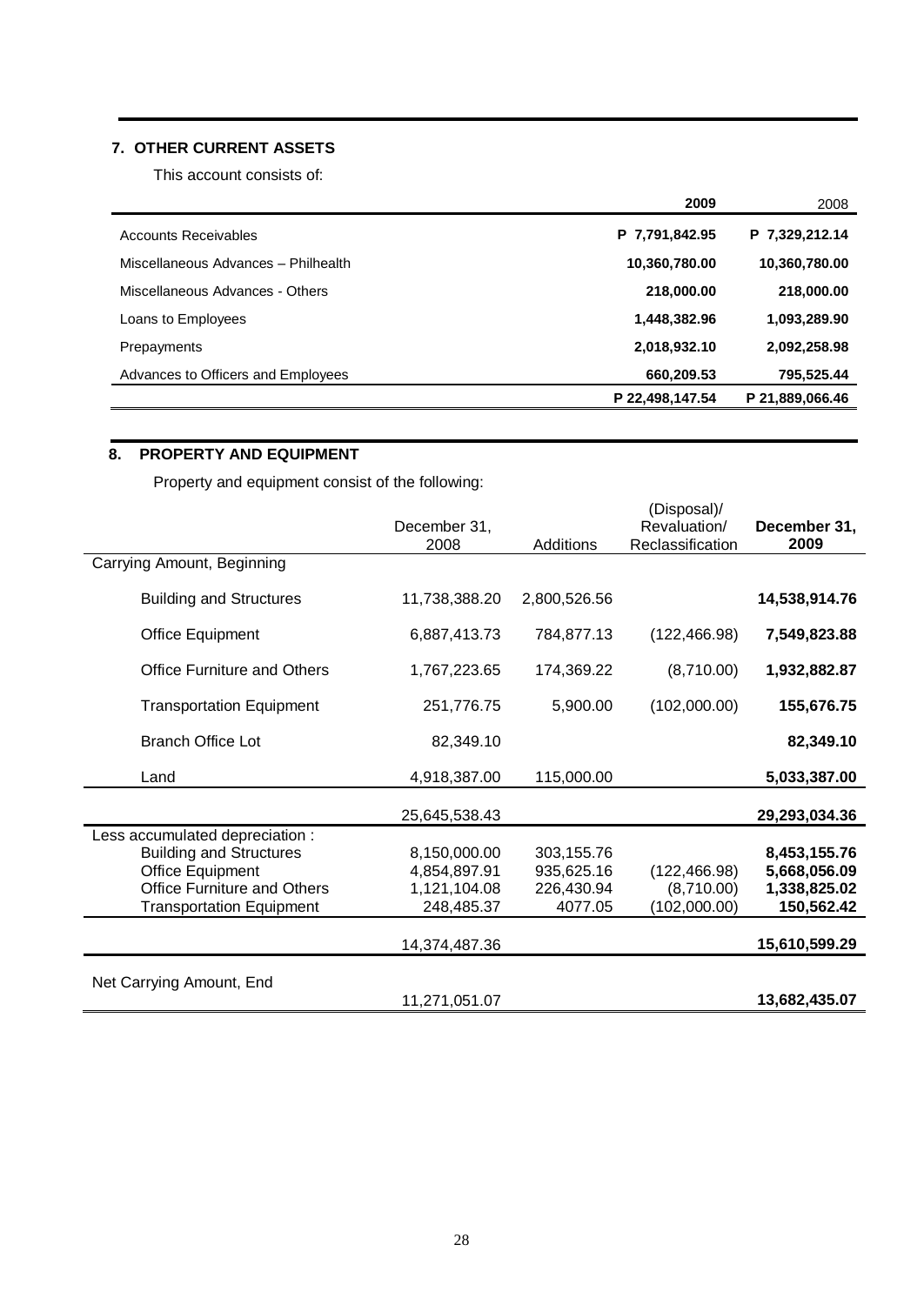|                                                                       | December 31,<br>2007     | Additions              | (Disposal)/<br>Revaluation/<br>Reclassification | December 31,<br>2008       |
|-----------------------------------------------------------------------|--------------------------|------------------------|-------------------------------------------------|----------------------------|
| Carrying Amount, Beginning                                            |                          |                        |                                                 |                            |
| <b>Building and Structures</b>                                        | 8,150,000.00             | 3,588,388.20           |                                                 | 11,738,388.20              |
| <b>Office Equipment</b>                                               | 6,022,585.03             | 926,560.70             | (61, 732.00)                                    | 6,887,413.73               |
| <b>Office Furniture and Others</b>                                    | 1,431,637.78             | 355,348.62             | (19, 762.75)                                    | 1,767,223.65               |
| <b>Transportation Equipment</b>                                       | 251,776.75               |                        |                                                 | 251,776.75                 |
| <b>Branch Office Lot</b>                                              | 82,349.10                |                        |                                                 | 82,349.10                  |
| Land                                                                  | 4,627,387.00             | 291,000.00             |                                                 | 4,918,387.00               |
|                                                                       | 20,565,735.66            | 5, 161, 297.52         | (81, 494.75)                                    | 25,645,538.43              |
| Less accumulated depreciation :<br><b>Building and Structures</b>     | 7,933,123.24             | 216,876.76             |                                                 | 8,150,000.00               |
| <b>Office Equipment</b>                                               | 4,019,890.94             | 896,738.96             | (61, 732.00)                                    | 4,854,897.91               |
| <b>Office Furniture and Others</b><br><b>Transportation Equipment</b> | 944,040.73<br>241,904.58 | 196,826.10<br>6,580.79 | (19, 762.75)                                    | 1,121,104.08<br>248,485.37 |
|                                                                       | 13,138,959.50            | 1,317,022.61           | (81, 494.75)                                    | 14,374,487.36              |
| Net Carrying Amount, End                                              | 7,426,776.17             |                        |                                                 | 11,271,051.07              |

The carrying values of the property and equipment approximate their fair values.

## **9. OTHER RECEIVABLES**

 Other Receivables consist of assets represents costs not limited to purchase of lot but to include taxes and fees for land conversion, capital gains and facilitation fees.

These were classified as "Other noncurrent assets" in the balance sheet. The classification was in compliance with the provision of PAS 39 as discussed in Note 2.

The details of Other Receivables are as follows:

|                                                    | 2009            | 2008            |
|----------------------------------------------------|-----------------|-----------------|
| Total Lot Cost - 41,831 sqm. Molino Bacoor, Cavite | P 20,914,999.92 | P 20,914,999.92 |
| Taxes and Documentary Stamps Paid                  | 1,549,695.74    | 1,549,695.74    |
| Site Development/Construction Cost                 | 8,598,320.06    | 0.00            |
| Engineer's Fee - site Dev't. Plan                  | 67,500.00       | 67,500.00       |
| Geodetic Engineer's Fee - Subdivision Plan         | 145,000.00      | 145,000.00      |
| TOTALS                                             | P 31,275,515.72 | P 22,677,195.66 |

In accordance with PAS 39, subsequent to initial recognition of financial assets at their fair values, the Company should continue to measure such financial assets at fair value.

Other Receivables are stated at their fair values.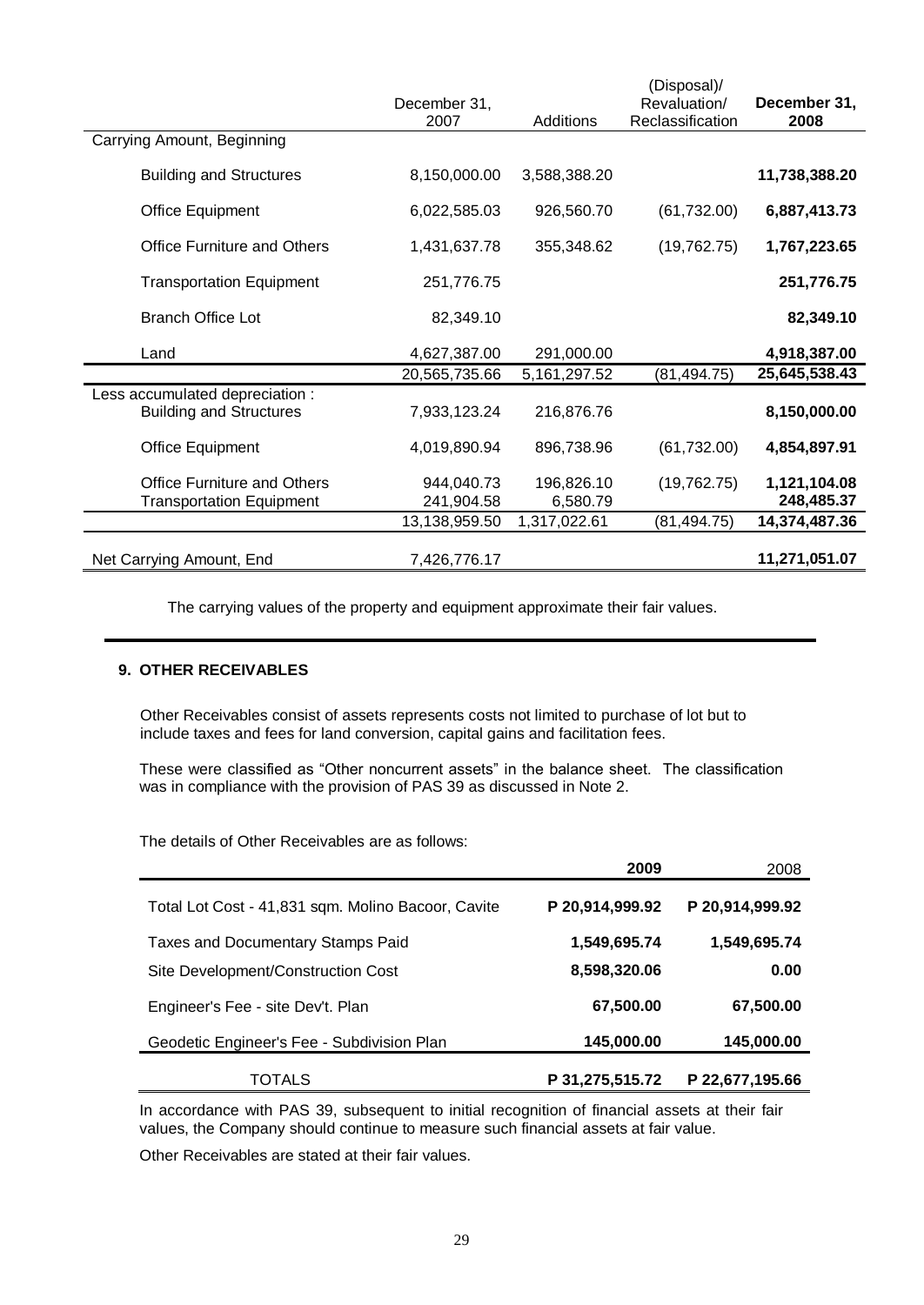## **10. OTHER NON-CURRENT ASSETS**

| This account consists of:                                           |                |                |
|---------------------------------------------------------------------|----------------|----------------|
|                                                                     | 2009           | 2008           |
| <b>Trust Fund for Retirement Benefit</b><br>Long Term Bank Deposits | P 6,722,354.70 | P 5,500,000.00 |
| PLDT Subscriber's Plan                                              | 10,500.00      | 10,500.00      |
| <b>TOTALS</b>                                                       | P 6,732,854.70 | P 5,510,500.00 |

## **11. INTEREST AND LOANS PAYABLES**

This account consists of:

|                                       | 2009           | 2008           |
|---------------------------------------|----------------|----------------|
| Interest Payable - Others             |                |                |
| People's Credit & Finance Corporation | P1.931.727.58  | P1,335,044.91  |
| Cordaid                               | 327,389.13     | 463,286.52     |
| Little Brothers of Jesus              |                | 70,650.00      |
| <b>Grameen Trust</b>                  |                |                |
|                                       | P 2,259,116.71 | P 1,868,941.43 |
|                                       |                |                |

|                                       | <b>Current</b>  | <b>Long Term</b> | Current            | Long Term      |
|---------------------------------------|-----------------|------------------|--------------------|----------------|
| Loans Payable - Others                |                 |                  |                    |                |
| People's Credit & Finance Corporation | P43,481,312.65  | P88,470,508.85   | P 26,470,029.36    | P60,235,241.98 |
| Cordaid                               | 10,912,971.00   |                  | 10,295,256.00      | 5,147,628.00   |
| Little Brothers of Jesus              |                 |                  |                    | 1,413,000.00   |
| <b>Grameen Trust</b>                  |                 |                  | ۰                  |                |
| Grameen Foundation                    |                 |                  |                    |                |
| Generoso G. Octavio                   | 55,000.00       | $\blacksquare$   | 55,000.00          |                |
| Fr. Raymon D. Bodson, CICM            | 180,000.00      | $\blacksquare$   | 180,000.00         |                |
| <b>KIVA</b>                           | 7,897,448.77    |                  | 202,845.85         |                |
|                                       | P 62,526,732.42 | P88,470,508.85   | P 37, 203, 131. 21 | P66,795,869.98 |

Loan payable generally have a 4 year term with Interest rates of 0% to 12% p.a and were taken by the company for loaning capital.

## **12. FUND SAVINGS**

This account consists of:

|                        | 2009            | 2008                |
|------------------------|-----------------|---------------------|
| <b>Cumpulsory Fund</b> | P 18,659,845.50 | P 15,919,506.49     |
| Loan Insurance Fund    | 17,882,726.00   | 15,058,919.50       |
| Personal Fund          | 1,921,901.75    | 1,033,669.62        |
| Children's Fund        | 761,728.44      | 261,585.27          |
| Center Fund            | 791,299.45      | 419,361.65          |
| <b>KMSB Fund</b>       | 400,968.50      | 405,194.90          |
| Damayan Fund           | 964,491.95      | 250,665.90          |
| <b>Philhealth Fund</b> | 8,699,311.00    | 7,560,529.00        |
| <b>TPP Fund</b>        | 8,595,921.99    | 7,780,406.19        |
|                        | P 58,678,194.58 | 48,689,838.52<br>P. |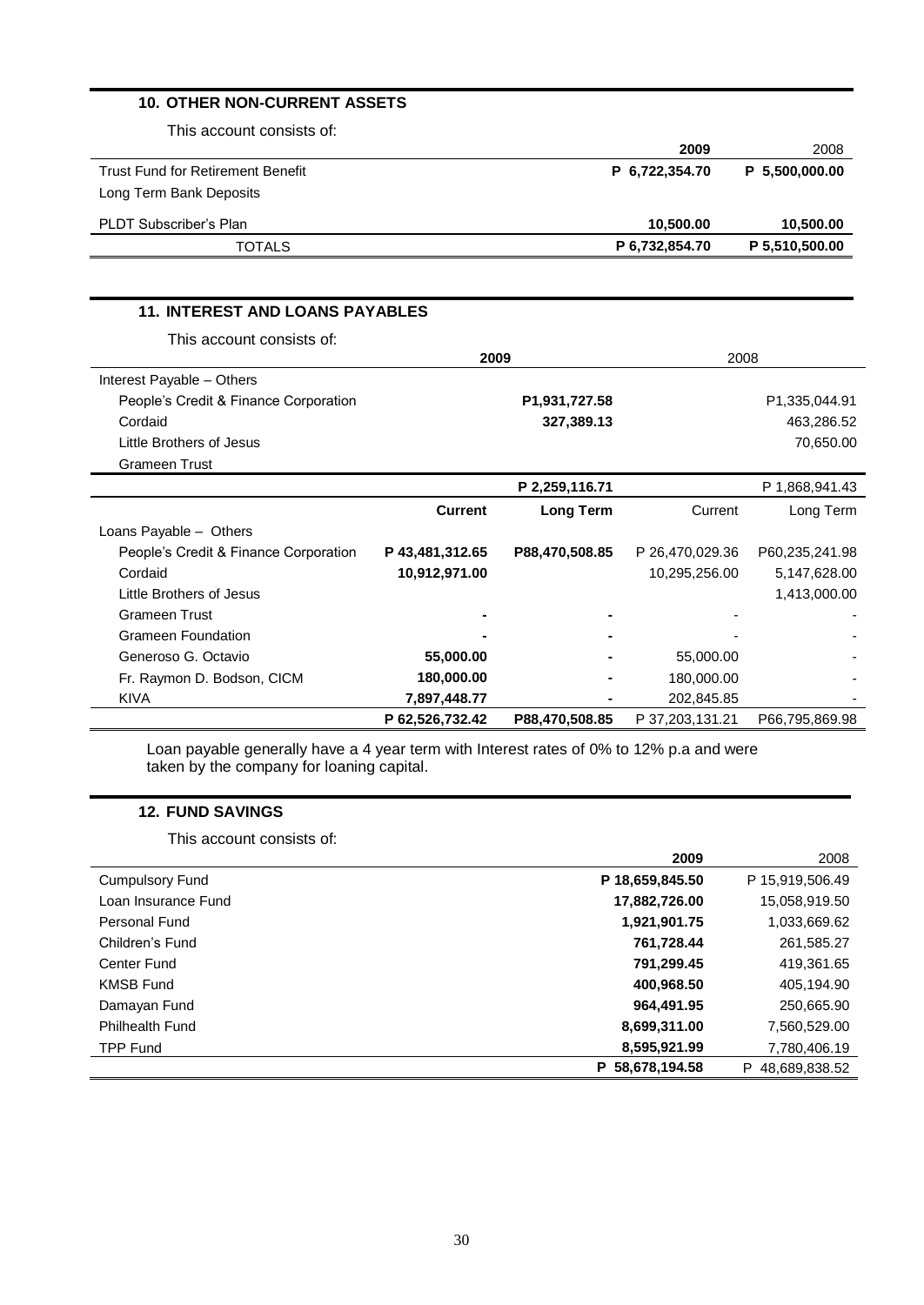## **13. OTHER CURRENT LIABILITIES**

This account consists of:

|                                                 | 2009               | 2008               |
|-------------------------------------------------|--------------------|--------------------|
| <b>Accounts Payable</b>                         | P 2,484,495.94     | P 2,423,410.48     |
| Advances from Officers and Employees            | 0.00               | 29,849.73          |
| SSS/MCR/EC Premiums Payable                     | 0.00               | 5,982.14           |
| <b>HDMF Premiums Payable</b>                    | 0.00               | 4,749.50           |
| Withholding Tax Payable                         | 18,686.95          | 0.00               |
| Employee Loans and Savings Fund                 | 3,148,579.66       | 2,924,723.61       |
| <b>TPP-Construction Management Team Savings</b> | 27,050.00          | 0.00               |
| <b>Trust Funds Payable</b>                      | 5,156,695.93       | 5,457,138.32       |
|                                                 | 10,835,508.48<br>P | P<br>10,845,853.78 |

### **14. DONATED EQUITY/ RESERVES**

This account consists of:

|                                       | 2009             | 2008              |
|---------------------------------------|------------------|-------------------|
| Kabalikat Membership Fees/Annual Dues |                  |                   |
| Balance, Beginning of year            | P.<br>733.572.50 | P 546,567.50      |
| Additions During the year             | 74,564.00        | 187,005.00        |
| Balance, end of year                  | 808,136.50<br>P  | P 733,572.50      |
| <b>Endownment Fund</b>                |                  |                   |
| Balance, Beginning of year            | P 8,178,270.75   | P 7,449,185.75    |
| Additions During the year             | 0.00             | 729,085.00        |
| Balance, end of year                  | P 8,178,270.75   | P 8,178,270.75    |
| Salamat Fund                          | P 9,635,616.45   | 9,635,616.45<br>P |
| Reserves/Net Surplus                  |                  |                   |
| Balance, Beginning of year            | P 66,304,222.72  | P 57,405,854.96   |
| <b>Prior Period Adjustments</b>       | (3,304,492.75)   | (660, 837.67)     |
| <b>Current Year's Net Income</b>      | 8,834,262.59     | 9,559,205.43      |
| Balance, end of year                  | P 71,833,992.56  | P 66,304,222.72   |
| TOTAL EQUITY                          | P 90,456,016.26  | P 84,851,682.42   |

### **15. RELATED PARTY TRANSACTIONS**

Parties are considered to be related if one party has the ability to control the other party or exercise significant influence over the other party in making financial and operating decisions. Significant transactions with related parties are as follows:

- a. Interest bearing borrowings of Loaning Capital and Operational Funds from Head Office by the branches.
- b. Non-interest bearing intercompany advances and reimbursement of expenses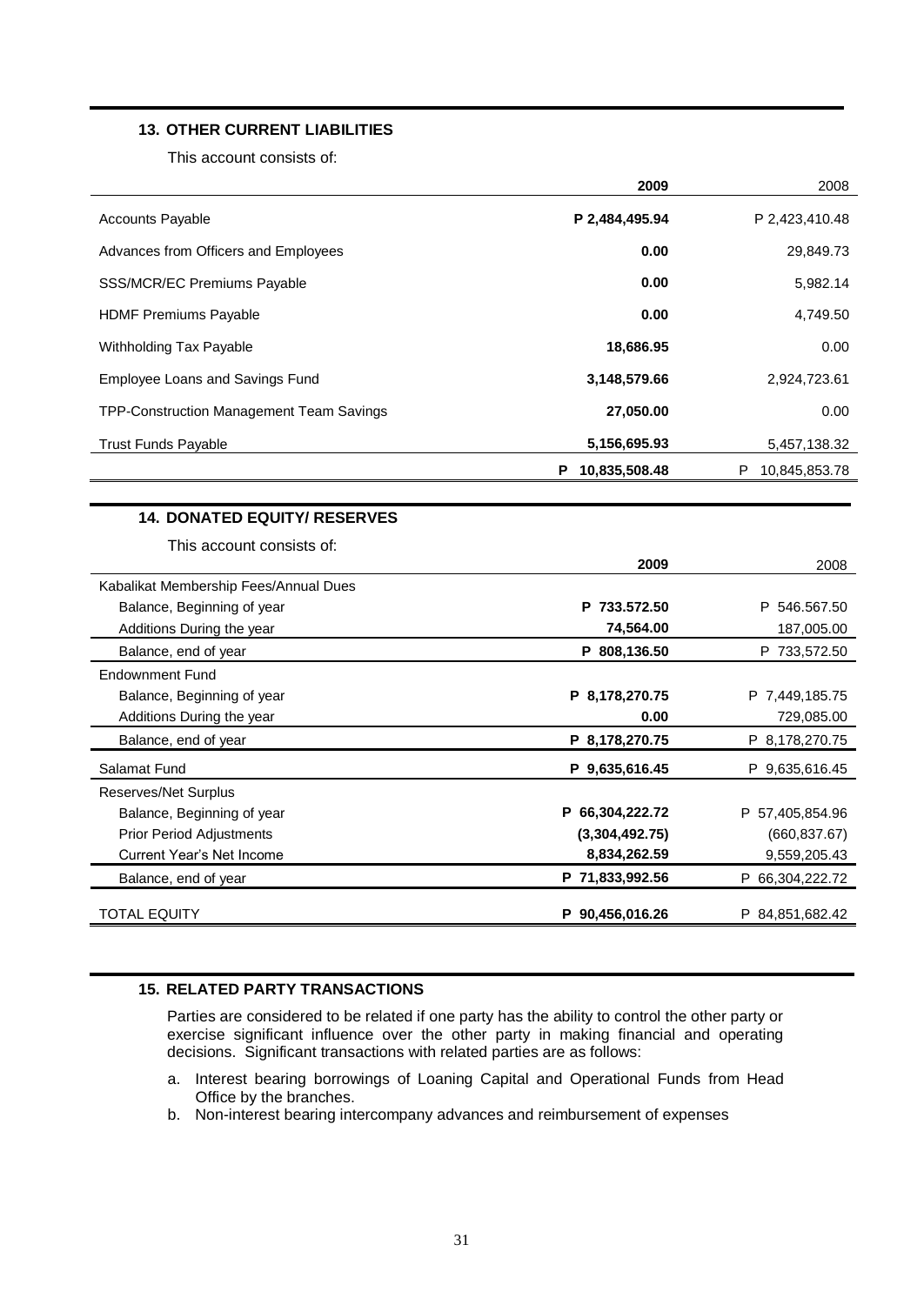|                                          | 2009                | 2008             |
|------------------------------------------|---------------------|------------------|
| Intercompany Loans:                      |                     |                  |
| <b>Interests</b>                         | 29,055,677.99<br>P. | P 27,734,350.05  |
| Operational Funds w/3% Interest p.a.     | 28,565,368.88       | 26,480,430.97    |
| Loan Funds w/ 12% Interest p.a.          | 46,701,798.13       | 49,994,441.91    |
|                                          | P 104,322,845.00    | P 104,209,222.93 |
| Intercompany advances and reimbursements |                     |                  |
| Accounts Receivable - Branch             | P 2,986,748.95      | P 2,912,335.82   |
| Accounts Receivable - Head Office        | 1,640,662.13        | 1,069,751.88     |
| Accounts Payable - HO                    | 376,162.89          | 376,784.58       |
| Accounts Payable - Branch                | 1,796,796.04        | 1,759,981.07     |

Difference in amounts of Intercompany advances and reimbursements exists due to timing differences in book recognition.

### **Compensation of Key Management Personnel**

Compensation of key management personnel of the Company pertains to consultancy fees, salaries and other short-term benefits amounting to 1,643,780.00 and P1,712,896.52 in 2009 and 2008, respectively.

## **16. FINANCIAL INCOME**

This account consists of:

|                                                     | 2009            | 2008            |
|-----------------------------------------------------|-----------------|-----------------|
| Service and Administrative Charges - Loan Portfolio | P 55,455,890.00 | P 49,019,294.08 |
| Service and Administrative Charges - Salamat Fund   | 13,331,174.92   | 12,235,240.50   |
| <b>Bank Interest on Deposits</b>                    | 316.160.19      | 644,744.65      |
| Total                                               | P 69,103,225.11 | P 61,899,279.23 |

#### **17. FINANCIAL EXPENSES**

These accounts consist of:

|                               | 2009            | 2008                        |
|-------------------------------|-----------------|-----------------------------|
| Interest On Loans from Others | P12,791,214.11  | P <sub>10,736</sub> ,348.50 |
| Interest on Client Savings    | 0.00            | 516.00                      |
| <b>Other Financing Costs</b>  | 1,402,991.62    | 906,400.14                  |
| Bank Charges and Fees         | 19,053.11       | 25,123.89                   |
| Foreign Currency Adjustments  | (55, 419.57)    | (121, 231.39)               |
| Losses Due to Theft           | 14,163.77       | 0.00                        |
| Interest Losses On Loans      | 12,888.00       | 0.00                        |
| Loan Loss Provisions          | 2,336,960.87    | 610,334.71                  |
|                               | P 16,521,851.91 | P 12,157,491.85             |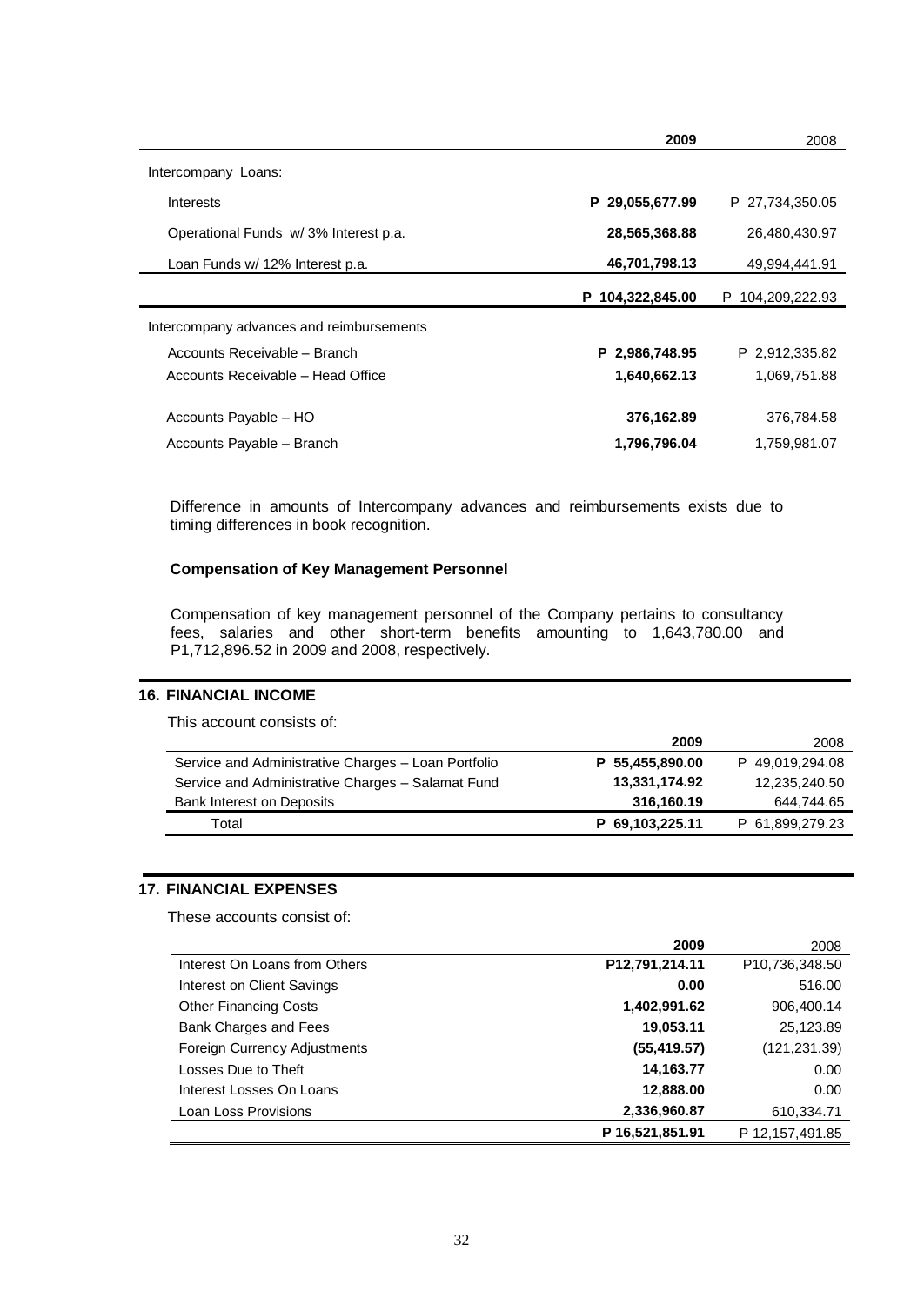## **18.OTHER INCOME**

This account consists of:

|                                                        |   | 2009          |   | 2008                       |
|--------------------------------------------------------|---|---------------|---|----------------------------|
| Increase in Value of Trust Fund for Retirement Benefit | P | 1,222,354.70  | P | 0.00                       |
| <b>PLDT Dividend</b>                                   |   | 700.00        |   | 700.00                     |
| Training and Exposure Fees                             |   | 174,814.77    |   | 15,500.00                  |
| Honorarium                                             |   | 5,000.00      |   | 1,500.00                   |
| Miscellaneous Income                                   |   | 261,203.00    |   | 1,412,607.75               |
| Total                                                  |   | P1.664,072.47 |   | P <sub>1</sub> ,430,307.75 |

## **19. EMPLOYEES' COMPENSATION AND OTHER BENEFITS**

This account consists of:

| Salaries and Wages - Officers<br>1,300,000.00<br>P<br>Salaries and Wages - Staff<br>22,768,857.62<br><b>Staff Benefits</b><br>507,850.24<br>SSS, PhilHealth, EC and HDMF Contributions<br>2,035,807.41<br>Health & Other Personnel Insurance<br>987,701.00<br>Other Benefits and Allowances<br>3,025,734.00<br><b>Psychological Testing Fee</b><br>14,150.00 |       | 2009           | 2008           |
|--------------------------------------------------------------------------------------------------------------------------------------------------------------------------------------------------------------------------------------------------------------------------------------------------------------------------------------------------------------|-------|----------------|----------------|
|                                                                                                                                                                                                                                                                                                                                                              |       |                | P 1,219,500.00 |
|                                                                                                                                                                                                                                                                                                                                                              |       |                | 21,003,137.56  |
|                                                                                                                                                                                                                                                                                                                                                              |       |                | 401,994.06     |
|                                                                                                                                                                                                                                                                                                                                                              |       |                | 1,737,182.53   |
|                                                                                                                                                                                                                                                                                                                                                              |       |                | 1,263,938.00   |
|                                                                                                                                                                                                                                                                                                                                                              |       |                | 1,365,896.52   |
|                                                                                                                                                                                                                                                                                                                                                              |       |                | 8,000.00       |
|                                                                                                                                                                                                                                                                                                                                                              | Total | P30,640,100.27 | P26,999,648.67 |

## **20.ADMINISTRATIVE EXPENSES**

This account consists of:

|                                          | 2009          | 2008          |
|------------------------------------------|---------------|---------------|
| <b>Office Supplies</b>                   | P1,612,089.29 | P1,550,748.84 |
| Telephone, Fax and Internet              | 1,070,686.46  | 806,426.14    |
| Postage and Delivery                     | 28,533.12     | 24,247.00     |
| Forms and Documentation                  | 1,077,201.75  | 1,206,171.90  |
| <b>Rent Expense</b>                      | 1,514,174.00  | 1,419,370.67  |
| Utilities Expense                        | 1,223,431.59  | 1,223,383.73  |
| <b>Security Services Expenses</b>        | 100,800.00    | 0.00          |
| Maintenance and Cleaning                 | 565,920.36    | 575,852.54    |
|                                          | 7,192,836.57  | 6,806,200.82  |
| Air/Boat Fare                            | 171,110.40    | 196,008.35    |
| Land Transportation                      | 3,077,689.79  | 2,905,463.02  |
| Gas and Oil                              | 190,316.01    | 176,560.87    |
| Lodgings and Accommodations              | 2,086.98      | 1,993.67      |
| Meals and Incidentals                    | 726,930.04    | 706,241.88    |
|                                          | 4,168,133.22  | 3,986,267.79  |
| Taxes and Licences                       | 180,298.99    | 151,790.18    |
| <b>Professional and Consultancy Fees</b> | 0.00          | 30,000.00     |
| Honoraria/Per Diem                       | 7,435.00      | 0.00          |
| <b>Building Insurance</b>                | 33,010.88     | 24,570.10     |
| Auditing and Accounting Fees             | 100,498.85    | 76,840.63     |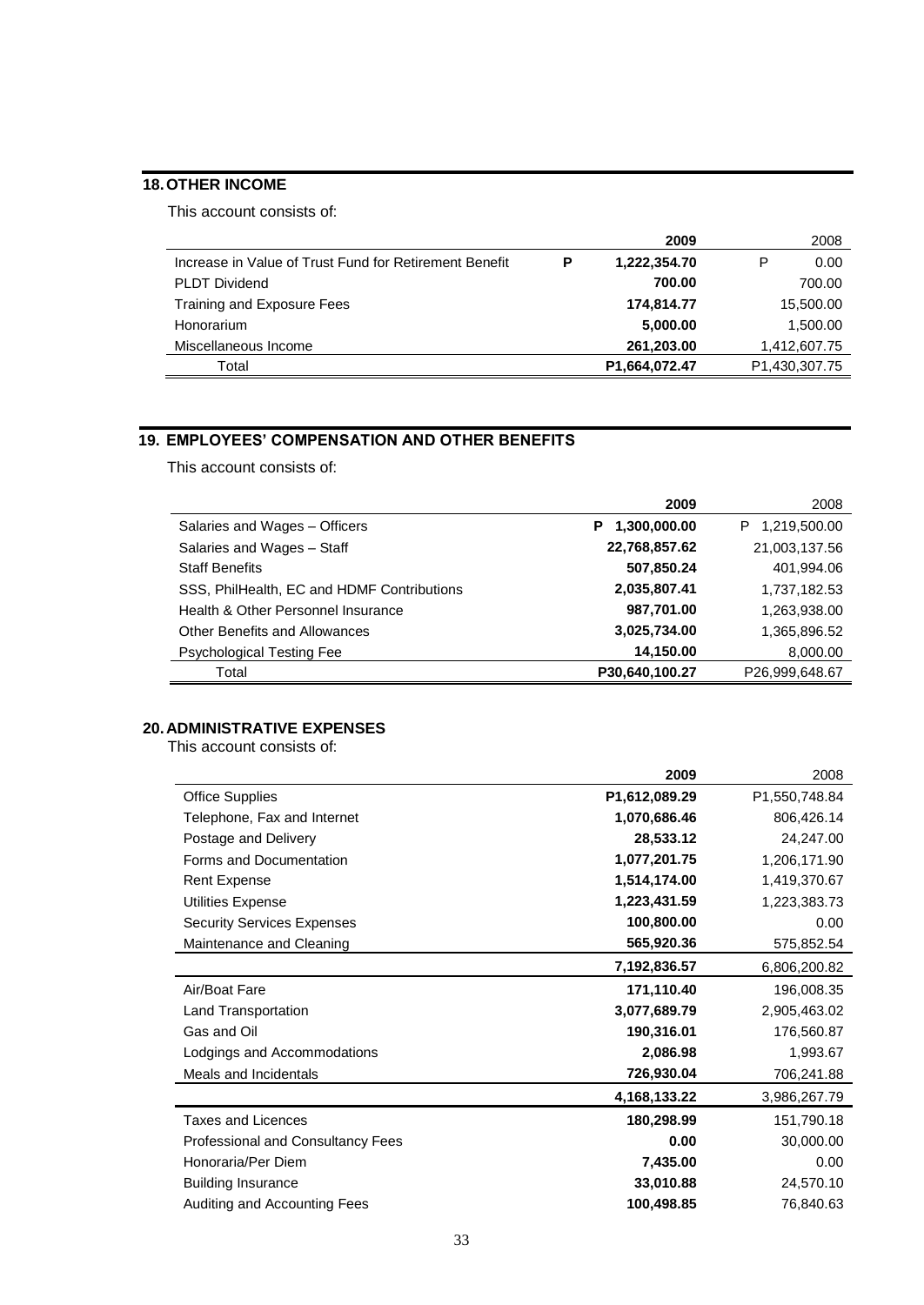| TOTAL ADMINISTRATIVE EXPENSES      | 14,459,817.48 | P <sub>13</sub> , 752, 542. 10 |
|------------------------------------|---------------|--------------------------------|
|                                    | 3,098,847.69  | 2,960,073.49                   |
| Meetings and Representation        | 2,189,594.47  | 2,229,229.59                   |
| <b>Contributions and Donations</b> | 149,809.50    | 139,250.64                     |
| Subscriptions                      | 66,240.00     | 121,577.00                     |
| Notarial and Documentary Stamps    | 371,960.00    | 186,815.35                     |

## **21.RENTAL/DEPRECIATION AND MAINTENANCE**

This account consists of:

|                                 | 2009             | 2008            |
|---------------------------------|------------------|-----------------|
|                                 |                  |                 |
| <b>Equipment Maintenance</b>    | 226,365.70<br>P. | 151,568.18<br>P |
| Depreciation:                   |                  |                 |
| <b>Buildings and Structures</b> | P303,155.76      | P216,876.76     |
| <b>Office Equipments</b>        | 935,625.16       | 896.738.96      |
| Office Furnitures and others    | 226,430.94       | 196.826.10      |
| <b>Transportation Equipment</b> | 4,077.05         | 6,580.79        |
|                                 | P1,469,288.91    | P1,317,022.61   |
| Total                           | P 1,695,654.61   | P 1,468,590.79  |
|                                 |                  |                 |

## **22. PROGRAM EXPENSES**

This account consists of:

|                                                   | 2009           | 2008          |
|---------------------------------------------------|----------------|---------------|
| Anniversary/GAM Expenses                          | P 823,212.45   | P1,149,401.90 |
| <b>Planning and Evaluation Expenses</b>           | 371,832.94     | 2,156,107.60  |
| Member's Micro Enterprise Trainings and Workshops | 736,468.44     | 529,572.54    |
| <b>Books and Publications</b>                     | 168,540.00     | 425,696.25    |
| Gifts and Giveaways                               | 425,829.93     | 225.431.35    |
| Micro-credit Program Development                  | 145,486.65     | 110,000.00    |
| Networking Dues and Fees                          | 0.00           | 4,545.00      |
| Networking Meetings and Meals                     | 1,028,661.20   | 146,034.82    |
| Tulong Pabahay Program Expense                    | 586,926.50     | 56,826.00     |
| Contributions and Donations - APRROOT             | 2,447,096.01   |               |
| Advertisements and Promotions                     | 4,000.00       |               |
| <b>Competency Based Training</b>                  | 1,648,036.56   | 1,350,352.39  |
| <b>Continuing Education</b>                       | 4,167.25       | 111,879.80    |
| Total                                             | P 8,390,257.93 | P6,265,847.65 |

## **23. GRANTS AND DONATIONS**

The Company had received funds as follows:

|                          |                        | 2009          | 2008          |
|--------------------------|------------------------|---------------|---------------|
| <b>GRANTS</b>            |                        |               |               |
| Trias                    | 74.134.00<br>In Euros  | P5.029.157.35 | P5,969,318.26 |
| Golden Seed              | In US Dollars 3,750.00 | ۰             | 165,901.25    |
| Little Brothers of Jesus |                        | 1,413,000.00  |               |